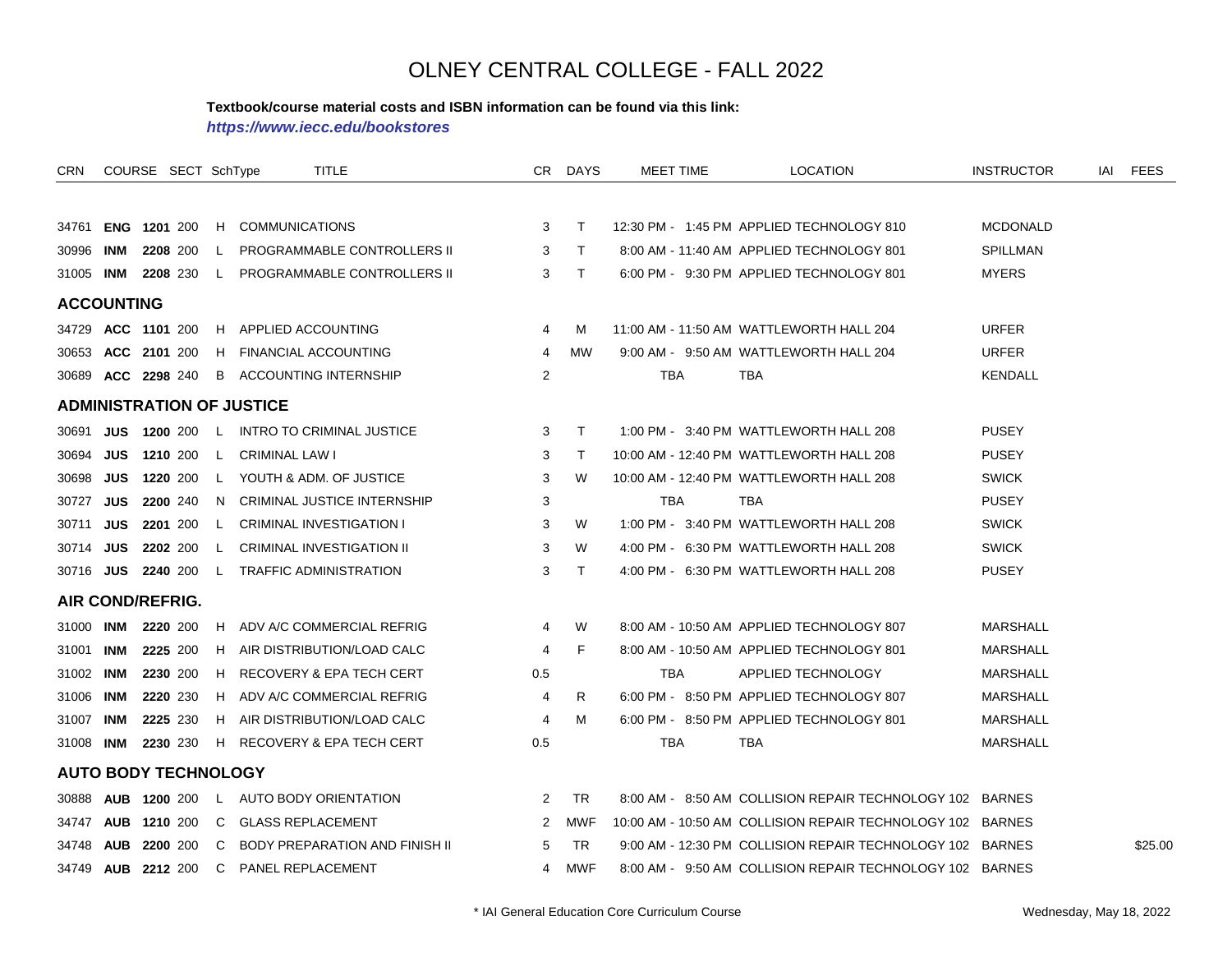| <b>CRN</b>       | COURSE SECT SchType         |              |                                           | TITLE                                                            |                 | CR DAYS   | <b>MEET TIME</b> | <b>LOCATION</b>                              | <b>INSTRUCTOR</b> | iai | FEES    |
|------------------|-----------------------------|--------------|-------------------------------------------|------------------------------------------------------------------|-----------------|-----------|------------------|----------------------------------------------|-------------------|-----|---------|
|                  | <b>AUTO BODY TECHNOLOGY</b> |              |                                           |                                                                  |                 |           |                  |                                              |                   |     |         |
|                  |                             |              | 30895 AUB 2215 242 N AUTO BODY INTERNSHIP |                                                                  | 3               |           | TBA              | TBA                                          | <b>BARNES</b>     |     |         |
|                  |                             |              | <b>AUTOMOTIVE SERVICE TECHNOLOGY</b>      |                                                                  |                 |           |                  |                                              |                   |     |         |
|                  |                             |              |                                           | 30762 AUM 1250 200 H AUTO TECH ORIENTATION                       | 1               | W         |                  | 8:00 AM - 8:30 AM INDUSTRIAL TECHNOLOGY 610  | <b>BOYLES</b>     |     |         |
|                  | 34745 AUM 1265 200          |              | H AUTOMOTIVE ENGINES                      |                                                                  | 3               | M         |                  | 3:00 PM - 5:00 PM INDUSTRIAL TECHNOLOGY 610  | <b>BOYLES</b>     |     |         |
| 30769            | <b>AUM 2215 240</b>         |              |                                           | N AUTOMOTIVE SERVICE INTERNSHIP                                  | 2               |           | <b>TBA</b>       | <b>TBA</b>                                   | <b>BOYLES</b>     |     |         |
|                  | 34746 AUM 2221 200          |              |                                           | H AUTOMOTIVE ELECTRONICS                                         | 10 <sup>°</sup> | MTWR      |                  | 9:00 AM - 11:30 AM INDUSTRIAL TECHNOLOGY 610 | <b>BOYLES</b>     |     | \$25.00 |
|                  | 30819 AUM 1271 230          |              |                                           | C AUTOMOTIVE DIESEL ENGINES                                      | 3               | M         |                  | 6:00 PM - 9:30 PM INDUSTRIAL TECHNOLOGY 610  | <b>SORENSEN</b>   |     |         |
|                  | <b>BUSINESS COURSES</b>     |              |                                           |                                                                  |                 |           |                  |                                              |                   |     |         |
| 30821            | <b>BMG 2103 200</b>         | H            | <b>BUSINESS STATISTICS</b>                |                                                                  | 3               | W         |                  | 11:00 AM - 11:50 AM WATTLEWORTH HALL 204     | <b>URFER</b>      |     |         |
| 34051            | <b>BMK 2101 200</b>         |              |                                           | H PRINCIPLES OF MARKETING                                        | 3               | $\top$    |                  | 9:30 AM - 10:45 AM WATTLEWORTH HALL 206      | <b>BENNETT</b>    |     |         |
| 34726            | <b>BMK 2102 200</b>         |              |                                           | H INTRODUCTION TO SALES (8/18-10/13)                             | 3               | МW        |                  | 12:00 PM - 12:50 PM WATTLEWORTH HALL 102     | ABELL             |     |         |
| 33074            | <b>BOC 2269 240</b>         | N.           |                                           | <b>MEDICAL OFFICE INTERNSHIP I</b>                               | $\overline{2}$  |           | <b>TBA</b>       | TBA                                          | MAYHALL           |     |         |
| 30853            | <b>BOC 2270 240</b>         | B            |                                           | <b>MEDICAL OFFICE INTERNSHIP</b>                                 | 3               |           | <b>TBA</b>       | <b>TBA</b>                                   | MAYHALL           |     |         |
| 30825            | <b>BUS 1101 200</b>         | H            |                                           | INTRODUCTION TO BUSINESS                                         | 3               | WF        |                  | 10:00 AM - 10:50 AM WATTLEWORTH HALL 206     | <b>BENNETT</b>    |     |         |
| 33958            | <b>BUS 1101 201</b>         | H            |                                           | INTRODUCTION TO BUSINESS (10/14-12/15)                           | 3               | <b>MW</b> |                  | 12:00 PM - 12:50 PM WATTLEWORTH HALL 102     | ABELL             |     |         |
| 30873            | <b>BUS 1198 200</b>         | $\mathsf{L}$ |                                           | <b>TOPICS/ISSUES IN BUSINESS</b>                                 | $\mathbf{1}$    |           | TBA              | TBA                                          | <b>KENDALL</b>    |     |         |
| 34744            | <b>BUS 1198 201</b>         | $\mathsf{L}$ |                                           | <b>TOPICS/ISSUES IN BUSINESS</b>                                 | $\mathbf{1}$    |           | <b>TBA</b>       | <b>TBA</b>                                   | KENDALL           |     |         |
| 34736            | <b>BUS 1201 200</b>         |              |                                           | H FINANCIAL PLANNING/MANAGEMENT (8/18-10/                        | $2^{\circ}$     | MWF       |                  | 8:00 AM - 8:50 AM WEST RICHLAND CENTER 103   | <b>KENDALL</b>    |     |         |
|                  | 30826 <b>BUS 2101</b> 200   |              | H BUSINESS LAW 1                          |                                                                  | 3               | MW        |                  | 10:00 AM - 10:50 AM WATTLEWORTH HALL 204     | <b>URFER</b>      |     |         |
|                  |                             |              |                                           | 34222 <b>ENT 1210</b> 211 L INTRO TO ENTREPRENEURSHIP (8/1-6/15) | 3               | MWF       |                  | 7:00 AM - 8:30 AM NEWTON HIGH SCHOOL         | <b>NIEBRUGGE</b>  |     |         |
|                  |                             |              |                                           | 33259 SPM 1101 200 L INTRO TO SPORT MANAGEMENT                   | 3               | <b>TR</b> |                  | 9:30 AM - 10:45 AM WATTLEWORTH HALL 111      | <b>BURRIS</b>     |     |         |
|                  |                             |              |                                           | 33260 SPM 1110 200 L PRINCIPLES OF COACHING                      | 3               | <b>TR</b> |                  | 11:00 AM - 12:15 PM WATTLEWORTH HALL 111     | <b>BURRIS</b>     |     |         |
|                  | <b>COLLEGE ORIENTATION</b>  |              |                                           |                                                                  |                 |           |                  |                                              |                   |     |         |
|                  |                             |              |                                           | 31525 GEN 1110 200 L LEADERSHIP DEVELOPMENT                      | $\mathbf{1}$    |           | <b>TBA</b>       | WATTLEWORTH HALL 206                         | <b>MAYHALL</b>    |     |         |
|                  | <b>COLLEGE PREPARATORY</b>  |              |                                           |                                                                  |                 |           |                  |                                              |                   |     |         |
|                  |                             |              |                                           | 30937 REM 0422 200 H MATH LITERACY (8/18-10/13)                  | $\overline{4}$  | <b>TR</b> |                  | 8:00 AM - 9:50 AM WATTLEWORTH HALL 110       | <b>BENSON</b>     |     |         |
|                  | <b>COMPUTER COURSES</b>     |              |                                           |                                                                  |                 |           |                  |                                              |                   |     |         |
| 33078 <b>CIS</b> |                             |              |                                           | 2180 200 H COMPUTER PROGRAMMING IN C++                           | 3               | <b>TR</b> |                  | 1:00 PM - 1:50 PM WATTLEWORTH HALL 302       | <b>MASON</b>      |     |         |
| 30908 DAP        |                             |              |                                           | 1201 201 H BUSINESS COMPUTER SYSTEMS                             | 3               | WF        |                  | 9:00 AM - 9:50 AM WATTLEWORTH HALL 206       | <b>BENNETT</b>    |     |         |
| 31417 <b>IST</b> |                             |              |                                           | 1200 200 L INTRO TO INFORMATION TECH                             | 3               | MWF       |                  | 8:00 AM - 8:50 AM WEST RICHLAND CENTER 100   | <b>MCCORMICK</b>  |     |         |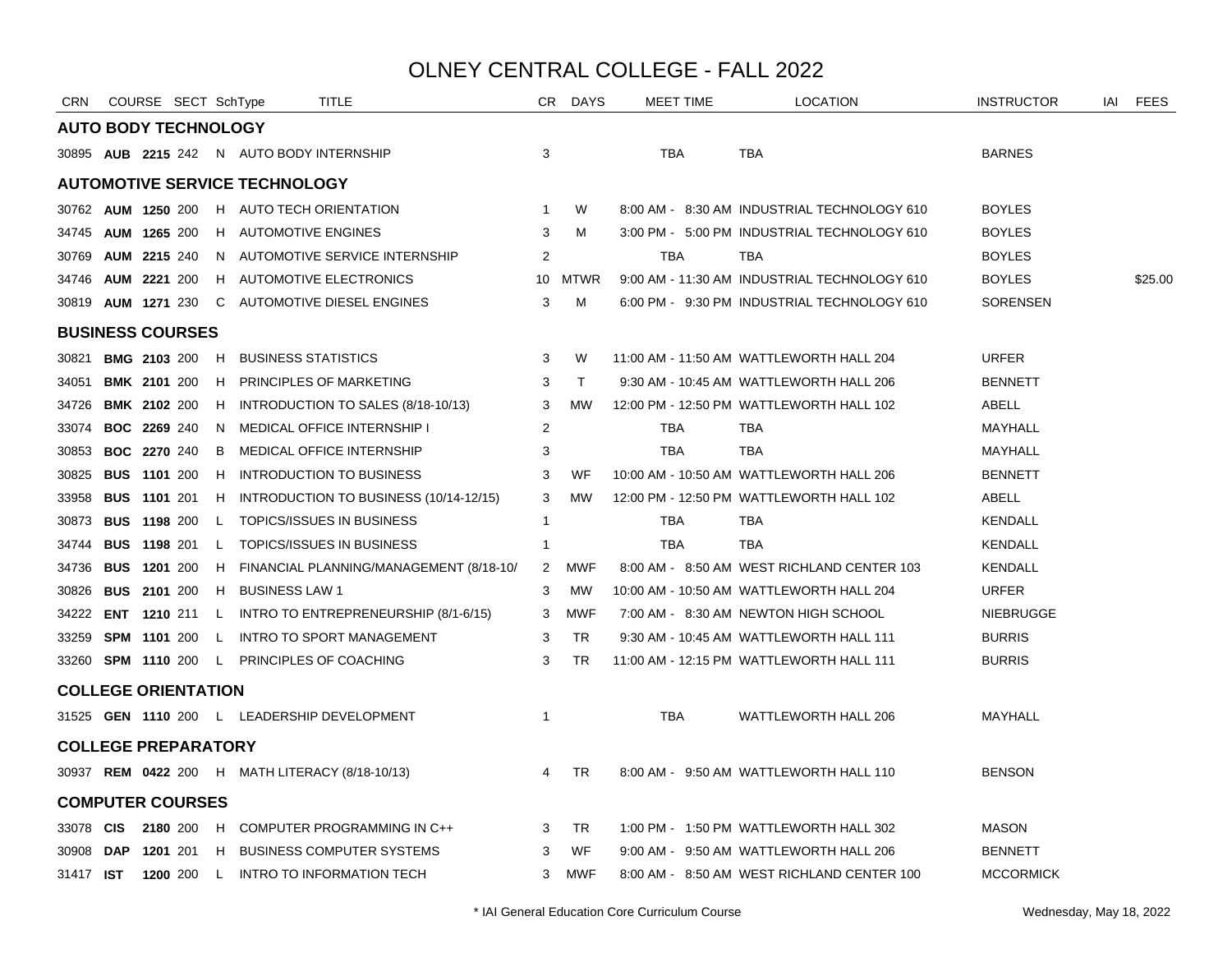| <b>CRN</b>       |            | COURSE SECT SchType           |              | TITLE                                           | CR.            | DAYS         | <b>MEET TIME</b> | <b>LOCATION</b>                              | <b>INSTRUCTOR</b> | IAI | FEES    |
|------------------|------------|-------------------------------|--------------|-------------------------------------------------|----------------|--------------|------------------|----------------------------------------------|-------------------|-----|---------|
|                  |            | <b>COMPUTER COURSES</b>       |              |                                                 |                |              |                  |                                              |                   |     |         |
| 33207            | IST        | 1220 200                      | $\mathsf{C}$ | JAVA PROGRAMMING                                | 3              | <b>MWF</b>   |                  | 12:00 PM - 1:20 PM WEST RICHLAND CENTER 100  | <b>MCCORMICK</b>  |     |         |
| 33055            | <b>IST</b> | 1260 200                      | C            | <b>OPERATING SYSTEMS</b>                        | 3              | <b>MWF</b>   |                  | 9:00 AM - 10:20 AM WEST RICHLAND CENTER 100  | <b>MCCORMICK</b>  |     |         |
| 31430            | <b>IST</b> | 1298 200                      | $\mathsf{L}$ | <b>TOPICS IN IST</b>                            | -1             | $\top$       |                  | 11:00 AM - 11:50 AM WEST RICHLAND CENTER 100 | <b>MCCORMICK</b>  |     |         |
| 33056            | <b>IST</b> | 2202 200                      | C            | LINUX ESSENTIALS                                | 3              | <b>MWF</b>   |                  | 10:30 AM - 11:50 AM WEST RICHLAND CENTER 100 | <b>MCCORMICK</b>  |     |         |
| 33888            | <b>IST</b> | 2210 240                      |              | N IST INTERNSHIP                                | 3              |              | <b>TBA</b>       | <b>TBA</b>                                   | <b>MCCORMICK</b>  |     |         |
|                  |            | <b>COSMETOLOGY</b>            |              |                                                 |                |              |                  |                                              |                   |     |         |
| 30901            |            | COS 1200 200                  | C.           | COSMETOLOGY I                                   |                | 12 MTWRF     |                  | 9:00 AM - 4:30 PM WEST RICHLAND CENTER 3     | <b>MEADOWS</b>    |     | \$15.00 |
| 34750            |            | COS 1210 200                  | C            | COSMETOLOGY II A                                |                | 4 MTWRF      |                  | 9:00 AM - 4:30 PM WEST RICHLAND CENTER 3     | <b>MEADOWS</b>    |     |         |
| 34751            |            | COS 1220 200                  | C            | <b>COSMETOLOGY II B</b>                         |                | 8 MTWRF      |                  | 9:00 AM - 4:30 PM WEST RICHLAND CENTER 3     | <b>MEADOWS</b>    |     |         |
| 31079            |            | COS 1261 200                  | C            | NAIL TECHNOLOGY I (8/18-10/13)                  | 4              | <b>MTW</b>   |                  | 5:00 PM - 9:00 PM WEST RICHLAND CENTER 4     | <b>STREMME</b>    |     | \$50.00 |
| 31080            |            | COS 1262 200                  | C            | NAIL TECHNOLOGY II (10/14-12/15)                | 4              | <b>MTW</b>   |                  | 5:00 PM - 9:00 PM WEST RICHLAND CENTER 4     | <b>STREMME</b>    |     | \$50.00 |
| <b>EDUCATION</b> |            |                               |              |                                                 |                |              |                  |                                              |                   |     |         |
|                  |            | 30947 EDU 1114 200            |              | L EDUCATING EXCEPTIONAL CHILDREN                | 3              | MWF          |                  | 10:00 AM - 10:50 AM WATTLEWORTH HALL 111     | SNIDER            |     |         |
| 34728            |            | <b>EDU 1116 201</b>           | $\mathsf{L}$ | <b>INTRODUCTION TO TEACHING</b>                 | 3              | MWF          |                  | 11:00 AM - 11:50 AM WATTLEWORTH HALL 111     | SNIDER            |     |         |
| 31333            |            | EDU 1198 204                  | H.           | <b>PATHWAYS TO SUCCESS</b>                      | 2              | $\mathsf{T}$ |                  | 11:00 AM - 11:50 AM WATTLEWORTH HALL 102     | <b>MICHL</b>      |     |         |
| 31334            |            | EDU 1198 203                  |              | H PATHWAYS TO SUCCESS                           | 2              | $\mathsf{T}$ |                  | 10:00 AM - 10:50 AM WATTLEWORTH HALL 104     | <b>MCDONALD</b>   |     |         |
| 34738            |            | EDU 1198 206                  |              | H PATHWAYS TO SUCCESS                           | 2              | R            |                  | 11:00 AM - 11:50 AM WATTLEWORTH HALL 102     | <b>MICHL</b>      |     |         |
| 34739            |            | EDU 1198 201                  |              | H PATHWAYS TO SUCCESS                           | $\overline{2}$ | M            |                  | 12:00 PM - 12:50 PM WATTLEWORTH HALL 109     | <b>BIGARD</b>     |     |         |
| 34740            |            | EDU 1198 205                  | H.           | <b>PATHWAYS TO SUCCESS</b>                      | $\overline{2}$ | W            |                  | 12:00 PM - 12:50 PM WATTLEWORTH HALL 215     | <b>BAKER</b>      |     |         |
| 34741            |            | EDU 1198 207                  | H            | <b>PATHWAYS TO SUCCESS</b>                      | 2              | F            |                  | 8:00 AM - 8:50 AM WATTLEWORTH HALL 109       | <b>BIGARD</b>     |     |         |
| 34802            |            | <b>EDU 1198 202</b>           | H            | <b>PATHWAYS TO SUCCESS</b>                      | 2              | T            |                  | 10:00 AM - 10:50 AM WEST RICHLAND CENTER 110 | <b>FISHER</b>     |     |         |
| 30948            |            | <b>EDU 2107 200</b>           | C            | PRECLINICAL EXP. IN ED.                         | $\overline{4}$ | <b>MWF</b>   |                  | 9:00 AM - 9:50 AM WATTLEWORTH HALL 111       | SNIDER            |     |         |
|                  |            |                               |              | 30875 EDU 2198 200 L TOPICS/ISSUES IN EDUCATION | $\mathbf{1}$   |              | TBA              | WELDING AND METALLURGY 721                   | <b>MARSHALL</b>   |     |         |
|                  |            | <b>ENGLISH/COMMUNICATIONS</b> |              |                                                 |                |              |                  |                                              |                   |     |         |
| 30954            |            |                               |              | ENG 1111 200 L COMPOSITION I                    | 3              | <b>MWF</b>   |                  | 8:00 AM - 8:50 AM WATTLEWORTH HALL 205       | <b>PAYNE</b>      |     | \$30.00 |
| 30956            |            | <b>ENG 1111 201</b>           | $\mathbf{L}$ | <b>COMPOSITION I</b>                            | 3              | <b>MWF</b>   |                  | 9:00 AM - 9:50 AM WATTLEWORTH HALL 205       | <b>PAYNE</b>      |     | \$30.00 |
| 30963            |            | <b>ENG 1111 203</b>           | −L.          | <b>COMPOSITION I</b>                            | 3              | TR           |                  | 11:00 AM - 12:15 PM WATTLEWORTH HALL 205     | <b>PAYNE</b>      |     | \$30.00 |
| 34760            |            | <b>ENG 1111 205</b>           | L.           | <b>COMPOSITION I</b>                            | 3              | MWF          |                  | 12:00 PM - 12:50 PM WATTLEWORTH HALL 205     | <b>PAYNE</b>      |     | \$30.00 |
| 34890            |            | <b>ENG 1111 217 L</b>         |              | COMPOSITION I (8/18-12/15)                      | 3              | TR           |                  | 11:00 AM - 12:15 PM WATTLEWORTH HALL 205     | <b>PAYNE</b>      |     |         |
| 30970            |            | <b>ENG 1121 201 L</b>         |              | <b>COMPOSITION &amp; ANALYSIS</b>               | 3              | TR           |                  | 9:30 AM - 10:45 AM WATTLEWORTH HALL 205      | <b>PAYNE</b>      |     | \$30.00 |
|                  |            |                               |              | 30972 ENG 1121 202 L COMPOSITION & ANALYSIS     | 3              | <b>MWF</b>   |                  | 10:00 AM - 10:50 AM WATTLEWORTH HALL 205     | <b>PAYNE</b>      |     | \$30.00 |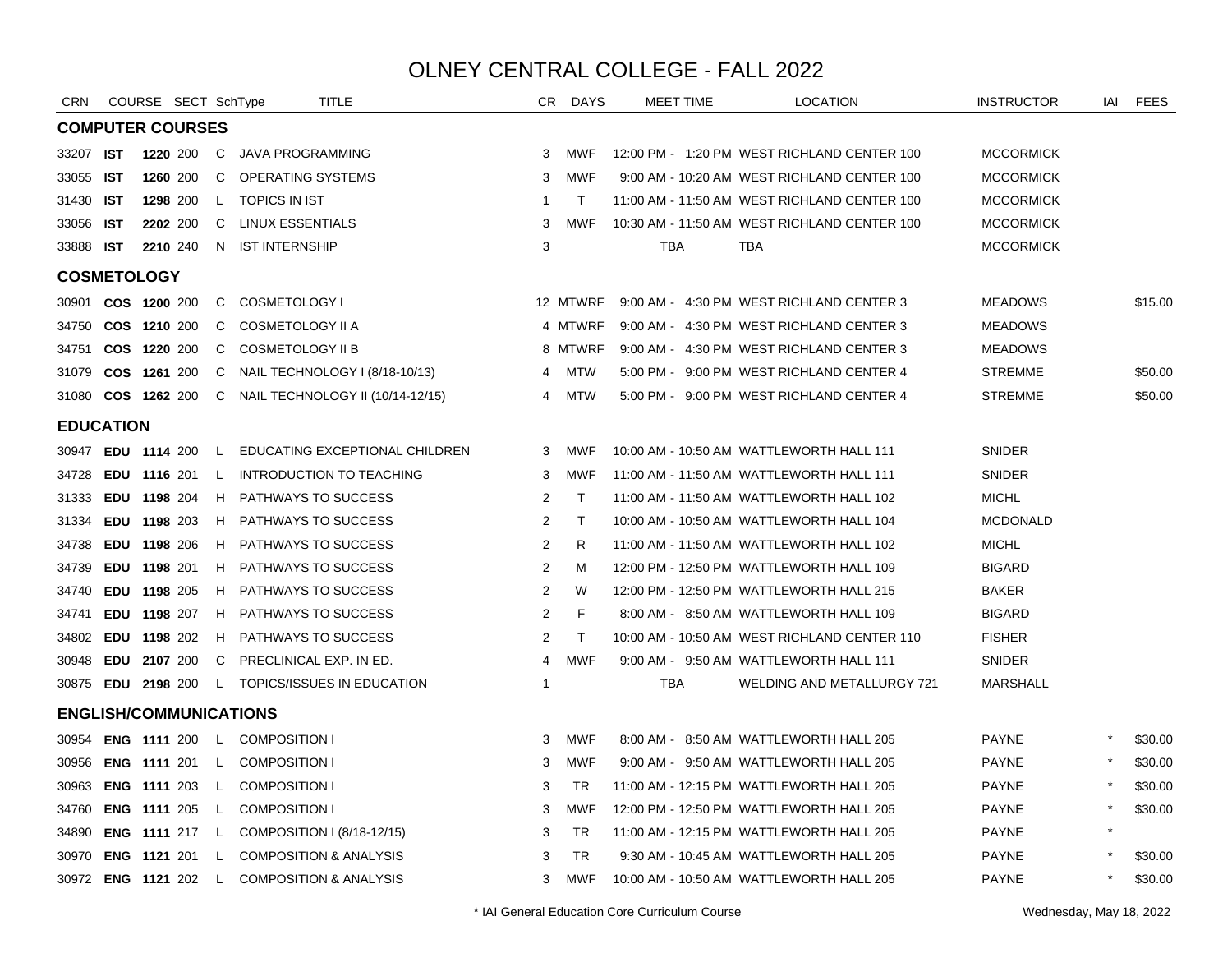| CRN         |     | COURSE SECT SchType           |              |                                     | TITLE                                                        |                | CR DAYS      |                       | <b>MEET TIME</b> | <b>LOCATION</b>                                | <b>INSTRUCTOR</b> | IAI | <b>FEES</b> |
|-------------|-----|-------------------------------|--------------|-------------------------------------|--------------------------------------------------------------|----------------|--------------|-----------------------|------------------|------------------------------------------------|-------------------|-----|-------------|
|             |     | <b>ENGLISH/COMMUNICATIONS</b> |              |                                     |                                                              |                |              |                       |                  |                                                |                   |     |             |
|             |     |                               |              |                                     | 31432 SPE 1101 200 L FUND. OF EFFECTIVE SPEAKING             | 3              | MWF          |                       |                  | 9:00 AM - 9:50 AM WATTLEWORTH HALL 104         | <b>MCDONALD</b>   |     |             |
| 31434       | SPE | 1101 201                      |              |                                     | L FUND. OF EFFECTIVE SPEAKING                                | 3              | MWF          |                       |                  | 11:00 AM - 11:50 AM WATTLEWORTH HALL 104       | <b>MCDONALD</b>   |     |             |
| 31435       |     |                               |              |                                     | SPE 1101 202 L FUND. OF EFFECTIVE SPEAKING                   | 3              | TR           |                       |                  | 11:00 AM - 12:15 PM WATTLEWORTH HALL 104       | <b>MCDONALD</b>   |     |             |
| 31437       |     |                               |              |                                     | SPE 1101 203 L FUND OF EFFECTIVE SPEAKING                    | 3              | MWF          |                       |                  | 1:00 PM - 1:50 PM WATTLEWORTH HALL 104         | <b>MCDONALD</b>   |     |             |
| 31439       |     | SPE 1111 200                  | L.           |                                     | INTERPERSONAL COMMUNICATIONS                                 | 3              | <b>MWF</b>   |                       |                  | 10:00 AM - 10:50 AM WATTLEWORTH HALL 104       | <b>MCDONALD</b>   |     |             |
|             |     | 30957 SPE 1101 230            |              |                                     | H FUND. OF EFFECTIVE SPEAKING                                | 3              | W            |                       |                  | 6:00 PM - 8:50 PM WATTLEWORTH HALL 104         | <b>MCDONALD</b>   |     |             |
|             |     | <b>HEALTH OCCUPATIONS</b>     |              |                                     |                                                              |                |              |                       |                  |                                                |                   |     |             |
|             |     |                               |              |                                     | 34758 HEA 1203 200 C BASIC NURSE ASSIST TRNG PROG (8/3-11/1) | $\overline{7}$ | $\mathsf{T}$ |                       |                  | 8:00 AM - 3:30 PM WATTLEWORTH HALL 108         | <b>AIKMAN</b>     |     | \$7.50      |
|             |     |                               | C            |                                     |                                                              |                | US           |                       |                  | 7:00 AM - 4:00 PM LAWRENCE COMMUNITY HEALTHCAR |                   |     |             |
|             |     | 30854 HEA 1225 200            | $\mathsf{L}$ |                                     | INTRO TO MEDICAL TERMINOLOGY                                 | 3              | $\mathsf{T}$ |                       |                  | 11:00 AM - 11:50 AM WATTLEWORTH HALL 206       | MAYHALL           |     |             |
| 34762       |     | <b>HEA 2299 200</b>           |              |                                     | IND. STUDY IN ALLIED HEALTH (8/22-9/12)                      | $\overline{1}$ | м            |                       |                  | 2:30 PM - 3:30 PM WATTLEWORTH HALL 115         | <b>RAUCH</b>      |     |             |
| 34763       |     | HEA 2299 201                  | -1           |                                     | IND. STUDY IN ALLIED HEALTH (10/3-10/24)                     | $\overline{1}$ | м            |                       |                  | 2:30 PM - 3:30 PM WATTLEWORTH HALL 115         | RAUCH             |     |             |
| 33065       |     | <b>THM 1211 2H0</b>           | H            |                                     | MASSAGE THERAPY ANAT/PHYS I                                  | 4              | $\mathsf{T}$ |                       |                  | 6:00 PM - 8:30 PM WEST RICHLAND CENTER 10      | <b>FEDDES</b>     |     |             |
| 33064       |     | <b>THM 1201 230</b>           | C            |                                     | INTRO TO MASSAGE THERAPY                                     | $\mathbf{1}$   | W            |                       |                  | 6:00 PM - 7:30 PM WEST RICHLAND CENTER 10      | <b>BURNETT</b>    |     |             |
| HEALTH/P.E. |     |                               |              |                                     |                                                              |                |              |                       |                  |                                                |                   |     |             |
| 31299       | PEI | 1100 200                      | B            |                                     | <b>CIRCUIT FITNESS TRAINING</b>                              | $\mathbf{1}$   |              | <b>TBA</b>            |                  | DR. JOHN STULL THEATRE 101                     | <b>CONLEY</b>     |     | \$30.00     |
| 34799       | PEI | 2198 200                      | H.           |                                     | TOPICS IN PHYSICAL EDUCATION                                 | 3              | R            |                       |                  | 6:00 PM - 7:50 PM WATTLEWORTH HALL 114         | <b>SCHNEIDER</b>  |     |             |
| 33955       |     | EDU 1107 230                  | H            | HEALTH                              |                                                              | 3              | T            |                       |                  | 6:00 PM - 7:50 PM WATTLEWORTH HALL 206         | <b>BARBEE</b>     |     |             |
| 33956       |     | HEC 1101 230                  |              | H NUTRITION                         |                                                              | 3              | M            |                       |                  | 6:00 PM - 7:50 PM WATTLEWORTH HALL 206         | <b>BARBEE</b>     |     |             |
| 31220       |     | PEG 1125 230                  | B            |                                     | SOCIAL DANCE (LINE DANCE)                                    | $\overline{1}$ | R.           |                       |                  | 6:00 PM - 7:50 PM ELM STREET CHRISTIAN CHURCH  | <b>SMITH</b>      |     |             |
|             |     | 31644 PEG 1132 230            | B            | <b>MODERN DANCE</b>                 |                                                              | $\mathbf{1}$   | R.           |                       |                  | 6:00 PM - 7:50 PM ELM STREET CHRISTIAN CHURCH  | <b>SMITH</b>      |     |             |
|             |     | 34733 PEG 1132 231            |              | <b>B</b> MODERN DANCE               |                                                              | $\overline{1}$ | R.           |                       |                  | 6:00 PM - 7:50 PM ELM STREET CHRISTIAN CHURCH  | <b>SMITH</b>      |     |             |
|             |     |                               |              | <b>HUMANITIES/FINE ARTS-SEE IAI</b> |                                                              |                |              |                       |                  |                                                |                   |     |             |
| 30749       |     | ART 1113 200                  | B            |                                     | <b>INTRODUCTION TO DRAWING</b>                               | 3              | <b>MW</b>    |                       |                  | 1:00 PM - 3:50 PM WATTLEWORTH HALL 202         | SANDY             |     |             |
| 30752       |     | ART 1114 200                  | B            | <b>DESIGN I</b>                     |                                                              | 3              | <b>MWF</b>   |                       |                  | 10:00 AM - 11:50 AM WATTLEWORTH HALL 209       | <b>SANDY</b>      |     | \$30.00     |
| 33934       |     | <b>ART 1116 200</b>           | B            |                                     | INTRODUCTION TO CERAMICS                                     | 3              | <b>MW</b>    |                       |                  | 1:00 PM - 3:50 PM INDUSTRIAL TECHNOLOGY 621    | YAMATO            |     | \$20.00     |
|             |     | 33702 ART 1141 200            | H            |                                     | CINEMA APPRECIATION (10/14-12/15)                            | 3              | F            |                       |                  | 1:00 PM - 3:50 PM WATTLEWORTH HALL 207         | SANDY             |     |             |
|             |     | 30759 ART 2101 200            | $\mathsf{L}$ | UNDERSTANDING ART                   |                                                              | 3              | <b>TR</b>    |                       |                  | 1:30 PM - 2:45 PM WATTLEWORTH HALL 202         | SANDY             |     |             |
| 33923       |     | <b>ART 2101 201</b>           | L.           | UNDERSTANDING ART                   |                                                              | 3              | <b>MWF</b>   |                       |                  | 9:00 AM - 9:50 AM WATTLEWORTH HALL 202         | SANDY             |     |             |
| 30760       |     | ART 2105 200                  | B            |                                     | <b>INTERMEDIATE DRAWING</b>                                  | 3              | <b>MWF</b>   | 1:00 PM - 2:50 PM TBA |                  |                                                | SANDY             |     |             |
|             |     | 33160 ART 2112 200            | B            | <b>DESIGN II</b>                    |                                                              | 3              | <b>TR</b>    |                       |                  | 9:30 AM - 11:45 AM INDUSTRIAL TECHNOLOGY 621   | SANDY             |     |             |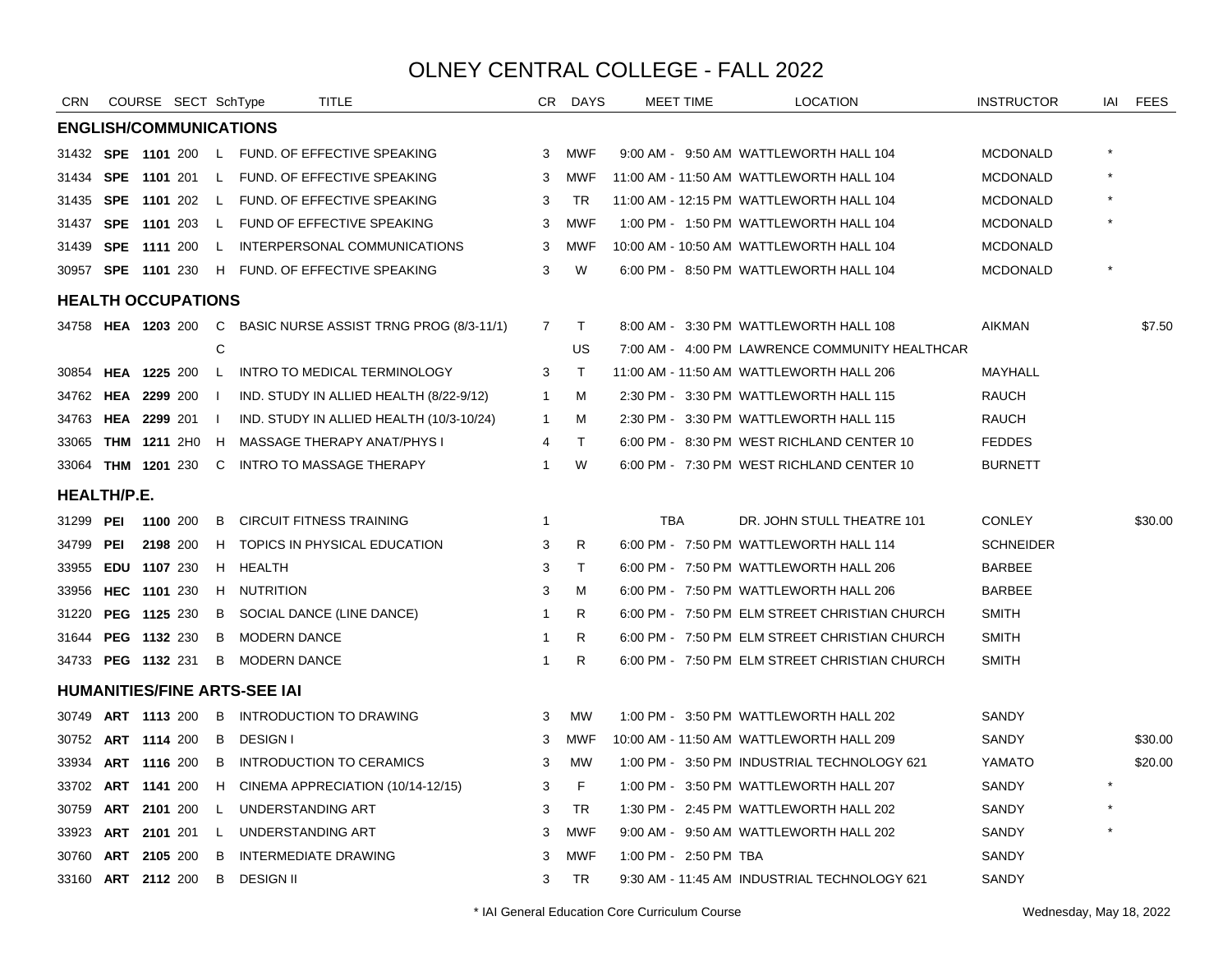| <b>CRN</b> |            | COURSE SECT SchType |              |                                     | <b>TITLE</b>                         | CR.          | <b>DAYS</b> | MEET TIME  | <b>LOCATION</b>                             | <b>INSTRUCTOR</b> | IAI | <b>FEES</b> |
|------------|------------|---------------------|--------------|-------------------------------------|--------------------------------------|--------------|-------------|------------|---------------------------------------------|-------------------|-----|-------------|
|            |            |                     |              | <b>HUMANITIES/FINE ARTS-SEE IAI</b> |                                      |              |             |            |                                             |                   |     |             |
| 33937      |            | ART 2115 200        | B            |                                     | <b>INTERMEDIATE CERAMICS</b>         | 3            | MW          |            | 1:00 PM - 3:50 PM INDUSTRIAL TECHNOLOGY 621 | YAMATO            |     | \$20.00     |
| 33924      |            | ART 2191 200        | L.           | <b>GLOBAL ART HISTORY</b>           |                                      | 3            | <b>MWF</b>  |            | 8:00 AM - 8:50 AM WATTLEWORTH HALL 202      | SANDY             |     |             |
| 30872      |            | <b>DRA 1111 200</b> | $\mathbf{L}$ |                                     | <b>INTRODUCTION TO THEATRE</b>       | 3            | TR          |            | 11:00 AM - 12:15 PM WATTLEWORTH HALL 216    | PITTMAN           |     |             |
| 30870      |            | <b>DRA 1141 200</b> | C            | <b>ACTING WORKSHOP</b>              |                                      | 3            | <b>TR</b>   |            | 11:00 AM - 12:15 PM WATTLEWORTH HALL 216    | <b>PITTMAN</b>    |     |             |
| 30977      |            | HUM 2161 200        | L.           |                                     | FORGING THE AMERICAN CHARACTER       | 3            | <b>MWF</b>  |            | 9:00 AM - 9:50 AM WATTLEWORTH HALL 106      | ROCHE             |     |             |
| 30978      |            | HUM 2161 201        | L.           |                                     | FORGING THE AMERICAN CHARACTER       | 3            | <b>MWF</b>  |            | 10:00 AM - 10:50 AM WATTLEWORTH HALL 106    | ROCHE             |     |             |
| 31478      | INS        | 1101 200            | B            | <b>CLASS INSTRUMENTS I</b>          |                                      | -1           | <b>TR</b>   |            | 4:00 PM - 5:15 PM WATTLEWORTH HALL 216      | BAKER             |     |             |
| 31160      | <b>INS</b> | 1111 280            | A            |                                     | <b>INSTRUMENTAL APPLIED MUSIC I</b>  | -1           |             | <b>TBA</b> | <b>WATTLEWORTH HALL 215</b>                 | <b>BAKER</b>      |     | \$60.00     |
| 31161      | <b>INS</b> | 1112 280            | A            |                                     | <b>INSTRUMENTAL APPLIED MUSIC II</b> | 1            |             | <b>TBA</b> | <b>WATTLEWORTH HALL 215</b>                 | <b>BAKER</b>      |     | \$60.00     |
| 31163      | <b>INS</b> | 1113 280            | A            |                                     | INSTRUMENTAL APPLIED MUSIC III       | -1           |             | <b>TBA</b> | <b>WATTLEWORTH HALL 215</b>                 | <b>BAKER</b>      |     | \$60.00     |
| 31164      | <b>INS</b> | 1114 280            | A            |                                     | INSTRUMENTAL APPLIED MUSIC IV        | -1           |             | <b>TBA</b> | <b>WATTLEWORTH HALL 215</b>                 | <b>BAKER</b>      |     | \$60.00     |
| 31165      | <b>INS</b> | 1121 200            | C            | <b>CONCERT BAND I</b>               |                                      | 2            | <b>MW</b>   |            | 2:15 PM - 3:30 PM WATTLEWORTH HALL 216      | BAKER             |     |             |
| 31168      | <b>INS</b> | 1123 200            | C            | STAGE BAND I                        |                                      | $\mathbf{1}$ | <b>TR</b>   |            | 1:00 PM - 2:15 PM WATTLEWORTH HALL 216      | <b>BAKER</b>      |     |             |
| 31169      | INS        | 1141 200            | C            | JAZZ BAND I                         |                                      | -1           | <b>TR</b>   |            | 2:30 PM - 3:45 PM WATTLEWORTH HALL 216      | <b>BAKER</b>      |     |             |
| 31170      | INS        | 1143 200            | C            | PEP BAND I                          |                                      | -1           | <b>MW</b>   |            | 3:45 PM - 5:00 PM WATTLEWORTH HALL 216      | <b>BAKER</b>      |     |             |
| 31171      | <b>INS</b> | 2111 280            | A            |                                     | <b>INSTRUMENTAL APPLIED MUSIC V</b>  | -1           |             | <b>TBA</b> | <b>WATTLEWORTH HALL 215</b>                 | <b>BAKER</b>      |     | \$60.00     |
| 31172      | <b>INS</b> | 2112 280            | A            |                                     | INSTRUMENTAL APPLIED MUSIC VI        | -1           |             | <b>TBA</b> | <b>WATTLEWORTH HALL 215</b>                 | <b>BAKER</b>      |     | \$60.00     |
| 34331      | <b>INS</b> | 2113 280            | A            |                                     | INSTRUMENTAL APPLIED MUSIC VII       | $\mathbf{1}$ |             | <b>TBA</b> | <b>WATTLEWORTH HALL 215</b>                 | <b>BAKER</b>      |     | \$60.00     |
| 31175      | INS        | 2121 200            | C            | <b>CONCERT BAND III</b>             |                                      | 2            | <b>MW</b>   |            | 2:15 PM - 3:30 PM WATTLEWORTH HALL 216      | <b>BAKER</b>      |     |             |
| 31557      | <b>INS</b> | 2123 200            | C            | <b>STAGE BAND III</b>               |                                      | $\mathbf{1}$ | <b>TR</b>   |            | 1:00 PM - 2:15 PM WATTLEWORTH HALL 216      | <b>BAKER</b>      |     |             |
| 31176      | <b>INS</b> | 2141 200            | C            | <b>JAZZ BAND III</b>                |                                      | $\mathbf{1}$ | <b>TR</b>   |            | 2:30 PM - 3:45 PM WATTLEWORTH HALL 216      | <b>BAKER</b>      |     |             |
| 31558      | <b>INS</b> | 2143 200            | C            | PEP BAND III                        |                                      | -1           | <b>MW</b>   |            | 3:45 PM - 5:00 PM WATTLEWORTH HALL 216      | <b>BAKER</b>      |     |             |
| 31179      | <b>KEY</b> | 1102 200            | B            | <b>CLASS PIANO II</b>               |                                      | -1           | <b>TR</b>   |            | 10:00 AM - 10:50 AM WATTLEWORTH HALL 215    | <b>BAKER</b>      |     |             |
| 31181      |            | KEY 1103 200        | B            | <b>CLASS PIANO III</b>              |                                      | -1           | <b>TR</b>   |            | 10:00 AM - 10:50 AM WATTLEWORTH HALL 215    | <b>BAKER</b>      |     |             |
| 31182      |            | <b>KEY 1104 200</b> | B            | <b>CLASS PIANO IV</b>               |                                      | -1           | <b>TR</b>   |            | 10:00 AM - 10:50 AM WATTLEWORTH HALL 215    | BAKER             |     |             |
| 31050      | <b>LIT</b> | 2101 200            | L.           |                                     | <b>INTRODUCTION TO LITERATURE</b>    | 3            | <b>MWF</b>  |            | 11:00 AM - 11:50 AM WATTLEWORTH HALL 205    | <b>PAYNE</b>      |     | \$30.00     |
| 31189      |            | <b>MUS 1101 200</b> | L.           | <b>MUSIC APPRECIATION</b>           |                                      | 3            | MWF         |            | 11:00 AM - 11:50 AM WATTLEWORTH HALL 216    | <b>PITTMAN</b>    |     |             |
| 31195      |            | <b>MUS 1102 200</b> | L.           |                                     | <b>HISTORY OF AMERICAN MUSIC</b>     | 3            | MWF         |            | 9:00 AM - 9:50 AM WATTLEWORTH HALL 216      | PITTMAN           |     |             |
| 31196      |            | <b>MUS 1103 200</b> | L.           |                                     | MUSIC IN MULTICULTURAL AMERICA       | 3            | TR          |            | 11:00 AM - 12:15 PM WATTLEWORTH HALL 215    | BAKER             |     |             |
| 31198      |            | <b>MUS 1111 200</b> | L.           | <b>MUSIC FUNDAMENTALS</b>           |                                      | 3            | <b>MWF</b>  |            | 1:00 PM - 1:50 PM WATTLEWORTH HALL 215      | BAKER             |     |             |
| 31199      |            | MUS 1121 200        | C            |                                     | MUS THRY SGT SNG & EAR TNG I         | 4            | <b>MWF</b>  |            | 10:00 AM - 10:50 AM WATTLEWORTH HALL 215    | <b>BAKER</b>      |     |             |
| 31201      |            | <b>MUS 2121 200</b> | C            |                                     | MUS THRY SGT SNG & EAR TNG III       | 4            | MWF         |            | 11:00 AM - 11:50 AM WATTLEWORTH HALL 215    | <b>BAKER</b>      |     |             |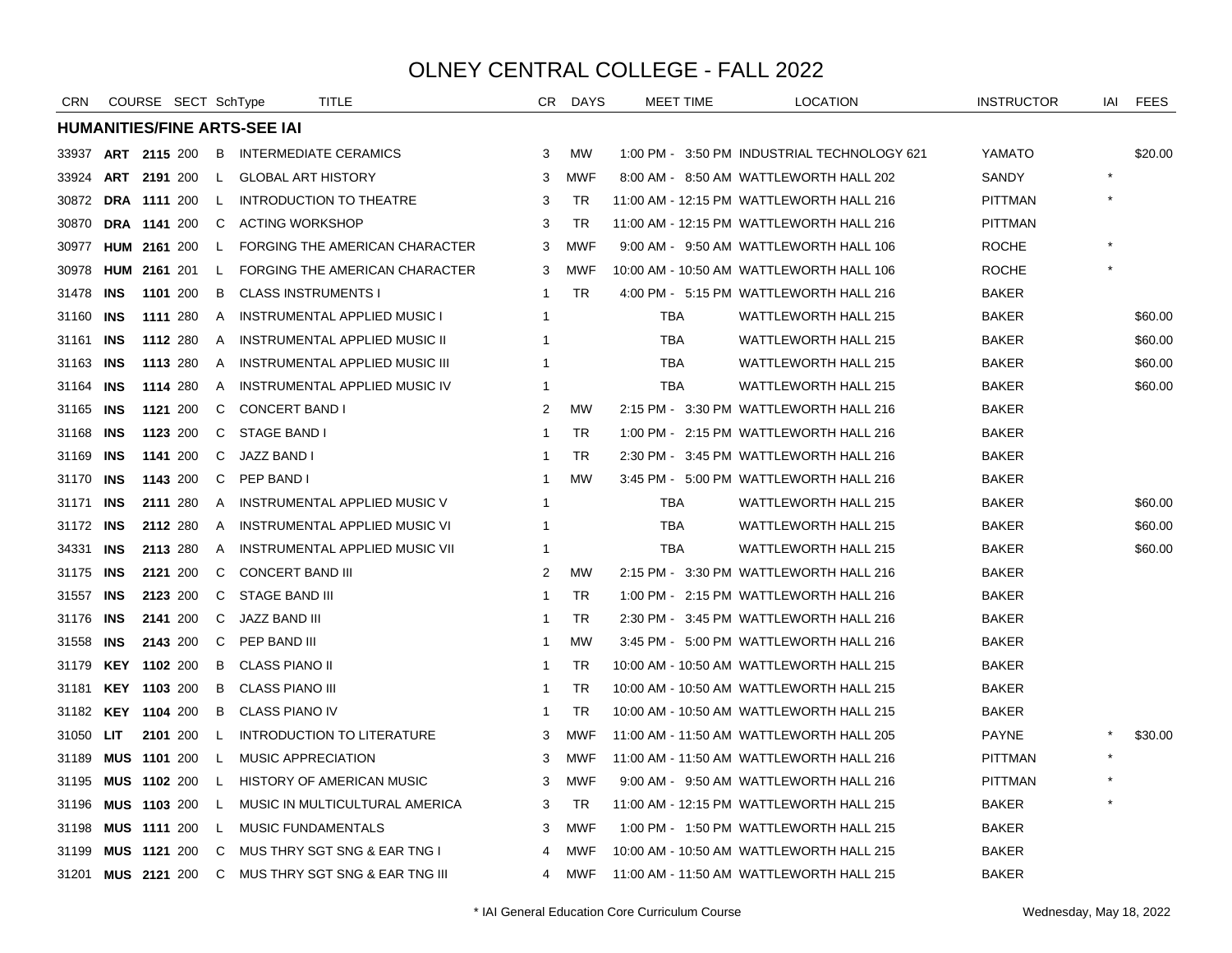| <b>CRN</b>         |            | COURSE SECT SchType |              |                                     | TITLE                                 | CR.            | DAYS         | <b>MEET TIME</b> | <b>LOCATION</b>                             | <b>INSTRUCTOR</b> | IAI | <b>FEES</b> |
|--------------------|------------|---------------------|--------------|-------------------------------------|---------------------------------------|----------------|--------------|------------------|---------------------------------------------|-------------------|-----|-------------|
|                    |            |                     |              | <b>HUMANITIES/FINE ARTS-SEE IAI</b> |                                       |                |              |                  |                                             |                   |     |             |
| 31270              | PHI        |                     |              |                                     | 1111 200 L INTRODUCTION TO PHILOSOPHY | 3              | MWF          |                  | 12:00 PM - 12:50 PM WATTLEWORTH HALL 106    | <b>ROCHE</b>      |     |             |
| 31272              | PHI        | 2101 200            | L.           |                                     | INTRODUCTION TO ETHICS                | 3              | <b>MWF</b>   |                  | 9:00 AM - 9:50 AM WATTLEWORTH HALL 102      | <b>KENDALL</b>    |     |             |
| 31282              | PHI        | 2101 201            | $\mathsf{L}$ |                                     | INTRODUCTION TO ETHICS                | 3              | <b>MWF</b>   |                  | 10:00 AM - 10:50 AM WATTLEWORTH HALL 102    | <b>KENDALL</b>    |     |             |
| 31285              | PHI        | 2101 202            | L.           |                                     | INTRODUCTION TO ETHICS                | 3              | <b>MWF</b>   |                  | 1:00 PM - 1:50 PM WATTLEWORTH HALL 102      | <b>KENDALL</b>    |     |             |
| 31286              | PHI        | 2111 200            | L.           |                                     | <b>INTRODUCTION TO LOGIC</b>          | 3              | <b>MWF</b>   |                  | 11:00 AM - 11:50 AM WATTLEWORTH HALL 102    | <b>KENDALL</b>    |     |             |
| 31367              |            | VOC 1111 280        | A            | <b>VOCAL APPLIED MUSIC I</b>        |                                       | -1             |              | <b>TBA</b>       | <b>WATTLEWORTH HALL 215</b>                 | <b>PITTMAN</b>    |     | \$60.00     |
| 31368              |            | VOC 1111 281        | A            | <b>VOCAL APPLIED MUSIC I</b>        |                                       | 1              |              | <b>TBA</b>       | <b>WATTLEWORTH HALL 215</b>                 | <b>PITTMAN</b>    |     | \$60.00     |
| 31369              |            | VOC 1113 280        | A            |                                     | VOCAL APPLIED MUSIC III               | -1             |              | <b>TBA</b>       | <b>WATTLEWORTH HALL 215</b>                 | <b>PITTMAN</b>    |     | \$60.00     |
| 31370              |            | VOC 1113 281        | A            |                                     | <b>VOCAL APPLIED MUSIC III</b>        | -1             |              | <b>TBA</b>       | <b>WATTLEWORTH HALL 215</b>                 | <b>PITTMAN</b>    |     | \$60.00     |
| 31371              |            | VOC 1121 200        | C.           | <b>CHOIR I</b>                      |                                       | $\overline{2}$ | <b>MWF</b>   |                  | 12:00 PM - 12:50 PM WATTLEWORTH HALL 216    | <b>PITTMAN</b>    |     |             |
| 31374              |            | VOC 2111 280        | $\mathsf{A}$ |                                     | VOCAL APPLIED MUSIC V                 | -1             |              | <b>TBA</b>       | <b>WATTLEWORTH HALL 215</b>                 | <b>PITTMAN</b>    |     | \$60.00     |
| 31375              |            | VOC 2111 281        | A            |                                     | VOCAL APPLIED MUSIC V                 | $\overline{1}$ |              | <b>TBA</b>       | <b>WATTLEWORTH HALL 215</b>                 | <b>PITTMAN</b>    |     | \$60.00     |
| 31376              |            | VOC 2113 280        | $\mathsf{A}$ |                                     | VOCAL APPLIED MUSIC VII               | -1             |              | TBA              | <b>WATTLEWORTH HALL 215</b>                 | <b>PITTMAN</b>    |     | \$60.00     |
| 31377              |            | VOC 2113 281        | $\mathsf{A}$ |                                     | <b>VOCAL APPLIED MUSIC VII</b>        | -1             |              | <b>TBA</b>       | <b>WATTLEWORTH HALL 215</b>                 | <b>PITTMAN</b>    |     | \$60.00     |
| 31378              |            | VOC 2121 200        | C.           | <b>CHOIR III</b>                    |                                       | 2              | <b>MWF</b>   |                  | 12:00 PM - 12:50 PM WATTLEWORTH HALL 216    | <b>PITTMAN</b>    |     |             |
| 31459              |            | ART 2298 231        | C.           |                                     | ART TOPICS - OIL PAINTING             | 3              | W            |                  | 6:00 PM - 8:50 PM WATTLEWORTH HALL 202      | YAMATO            |     |             |
| 33071              |            | ART 2298 230        | $\mathbf{C}$ |                                     | ART TOPICS - OPEN STUDIO              | 3              | $\mathsf{T}$ |                  | 6:00 PM - 8:50 PM INDUSTRIAL TECHNOLOGY 621 | YAMATO            |     |             |
| 31380              |            | VOC 1101 230        | B            | <b>CLASS VOICE I</b>                |                                       | -1             | R.           |                  | 6:00 PM - 7:40 PM WATTLEWORTH HALL 216      | <b>PITTMAN</b>    |     |             |
| 31381              |            | VOC 1151 230        | C            | <b>COMMUNITY CHOIR I</b>            |                                       | -1             | T.           |                  | 6:00 PM - 6:55 PM WATTLEWORTH HALL 216      | <b>PITTMAN</b>    |     |             |
| 31382              |            | VOC 1152 230        | C            | <b>COMMUNITY CHOIR II</b>           |                                       | -1             | T.           |                  | 7:00 PM - 7:55 PM WATTLEWORTH HALL 216      | <b>PITTMAN</b>    |     |             |
| 31383 VOC 2151 230 |            |                     | $\mathsf{C}$ | <b>COMMUNITY CHOIR III</b>          |                                       | $\mathbf{1}$   | T.           |                  | 7:00 PM - 7:55 PM WATTLEWORTH HALL 216      | <b>PITTMAN</b>    |     |             |
|                    |            |                     |              | <b>INDUSTRIAL MAINTENANCE TECH.</b> |                                       |                |              |                  |                                             |                   |     |             |
| 30990              | INM        | 1200 200            | H.           | MECHANICS                           |                                       | 4              | М            |                  | 8:00 AM - 11:50 AM AUTO BODY BUILDING 505   | <b>MARSHALL</b>   |     |             |
| 30993              | INM        | 2200 200            | H.           | <b>ELECTRO-MECHANICS I</b>          |                                       | 5              | R.           |                  | 8:00 AM - 11:50 AM APPLIED TECHNOLOGY 807   | <b>MARSHALL</b>   |     |             |
| 30998              | <b>INM</b> | 2209 240            | N.           | <b>INM INTERNSHIP</b>               |                                       | 2              |              | <b>TBA</b>       | <b>TBA</b>                                  | <b>MARSHALL</b>   |     |             |
| 31003              | <b>INM</b> | 1200 230            | H            | <b>MECHANICS</b>                    |                                       | 4              | м            |                  | 6:00 PM - 9:50 PM AUTO BODY BUILDING 505    | <b>SNIDER</b>     |     |             |
| 31004 INM          |            | 2200 230            | H            | ELECTRO-MECHANICS I                 |                                       | 5              | W            |                  | 6:00 PM - 9:50 PM APPLIED TECHNOLOGY 801    | <b>SHRYOCK</b>    |     |             |
| 30994 INM          |            | 2207 230            | H            |                                     | ROBOTICS TECHNOLOGY                   | 3              |              | TBA              | APPLIED TECHNOLOGY                          | <b>MARSHALL</b>   |     |             |
| <b>MATHEMATICS</b> |            |                     |              |                                     |                                       |                |              |                  |                                             |                   |     |             |
| 31056              |            | <b>MTH 1102 200</b> |              | H COLLEGE ALGEBRA                   |                                       |                | MWF          |                  | 9:00 AM - 9:50 AM WATTLEWORTH HALL 113      | <b>BOHNHOFF</b>   |     |             |
| 31057 MTH 1102 201 |            |                     |              | H COLLEGE ALGEBRA                   |                                       | 4              | <b>MWF</b>   |                  | 10:00 AM - 10:50 AM WATTLEWORTH HALL 113    | <b>BOHNHOFF</b>   |     |             |
|                    |            |                     |              |                                     |                                       |                |              |                  |                                             |                   |     |             |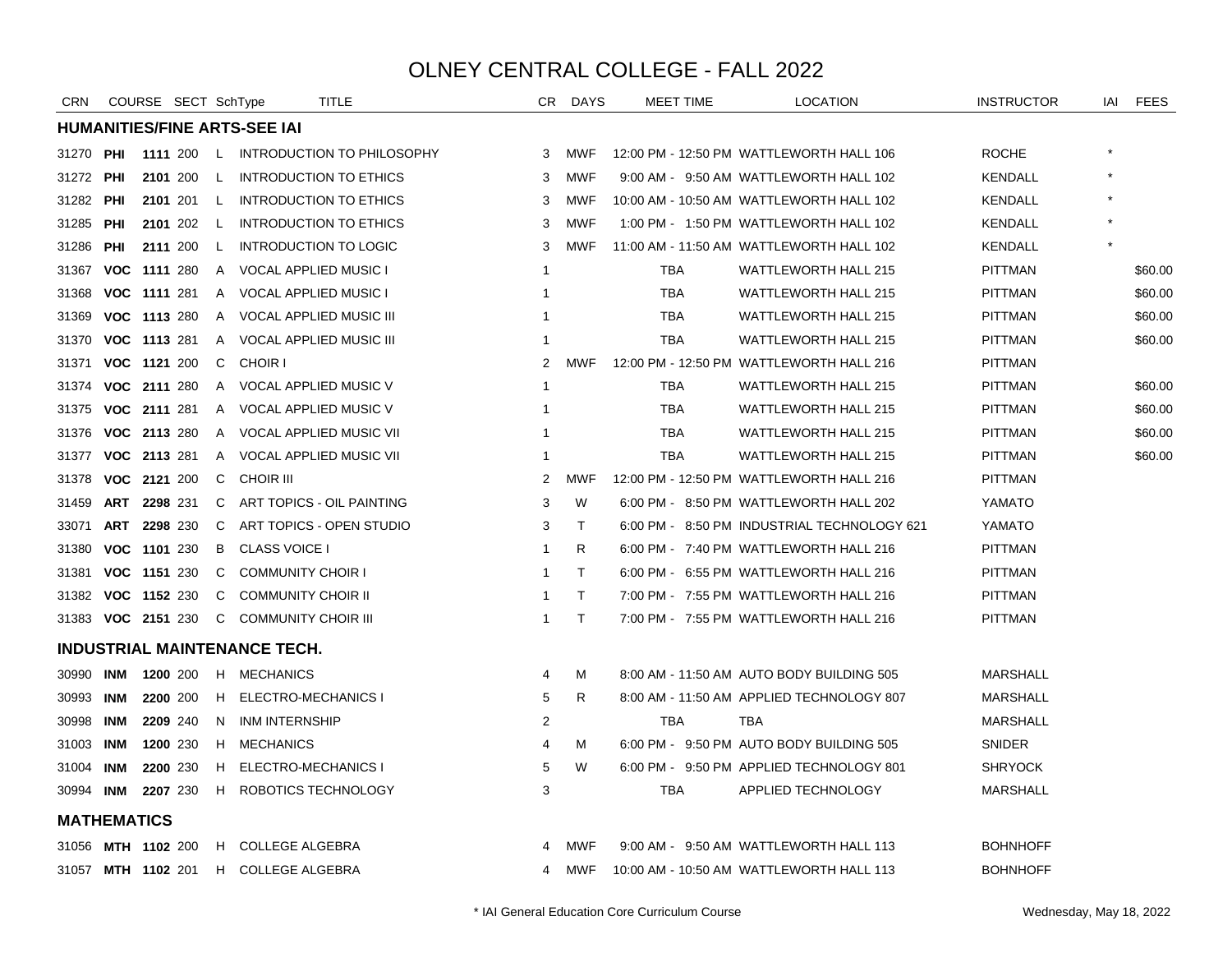| CRN            |                    | COURSE SECT SchType       |              | <b>TITLE</b>                          |    | CR DAYS    | MEET TIME                  | <b>LOCATION</b>                                  | <b>INSTRUCTOR</b> | FEES<br>IAI |  |
|----------------|--------------------|---------------------------|--------------|---------------------------------------|----|------------|----------------------------|--------------------------------------------------|-------------------|-------------|--|
|                | <b>MATHEMATICS</b> |                           |              |                                       |    |            |                            |                                                  |                   |             |  |
|                |                    | 31472 MTH 1102 203        |              | H COLLEGE ALGEBRA (10/14-12/15)       | 4  | TR.        |                            | 10:00 AM - 11:50 AM WATTLEWORTH HALL 110         | <b>BENSON</b>     |             |  |
| 31060          |                    | <b>MTH 1103 200</b>       |              | H LIBERAL ARTS MATH                   | 3  | <b>MW</b>  |                            | 9:00 AM - 9:50 AM WATTLEWORTH HALL 112           | <b>CUTRIGHT</b>   |             |  |
| 31063          |                    | <b>MTH 1103 201</b>       |              | H LIBERAL ARTS MATH                   | 3  | <b>TR</b>  |                            | 10:00 AM - 10:50 AM WATTLEWORTH HALL 112         | <b>CUTRIGHT</b>   |             |  |
| 31067          |                    | <b>MTH 1121 200</b>       |              | H MATHEMATICS FOR ELE. MAJORS         | 4  | <b>MWF</b> |                            | 10:00 AM - 10:50 AM WATTLEWORTH HALL 112         | <b>CUTRIGHT</b>   |             |  |
| 31068          |                    | <b>MTH 1131 200</b>       | $\mathsf{L}$ | <b>INTRODUCTION TO STATISTICS</b>     | 3  | TR.        |                            | 9:30 AM - 10:45 AM WATTLEWORTH HALL 113          | <b>BOHNHOFF</b>   |             |  |
| 31070          |                    | <b>MTH 1151 200</b>       |              | L FINITE MATHEMATICS                  | 3  | <b>TR</b>  |                            | 1:00 PM - 2:15 PM WATTLEWORTH HALL 113           | <b>BOHNHOFF</b>   |             |  |
|                |                    | 33052 MTH 1153 200        |              | L STATISTICS                          | 3  | TR         |                            | 8:00 AM - 9:15 AM WATTLEWORTH HALL 112           | <b>CUTRIGHT</b>   |             |  |
| 31076          |                    | <b>MTH 1171 200</b>       | $\mathsf{L}$ | CALC. & ANALYTIC GEOMETRY I           |    |            |                            | 5 MTWRF 11:00 AM - 11:50 AM WATTLEWORTH HALL 112 | <b>CUTRIGHT</b>   |             |  |
| 30868          |                    | <b>MTH 1201 203</b>       | $\mathsf{L}$ | <b>TECHNICAL MATHEMATICS</b>          | 3  | TR.        |                            | 12:00 PM - 1:15 PM WELDING AND METALLURGY 721    | THILKER           |             |  |
| 30905          |                    | <b>MTH 1201 202</b>       |              | H TECHNICAL MATHEMATICS (10/14-12/15) | 2  | MWF        |                            | 8:00 AM - 8:50 AM WEST RICHLAND CENTER 7         | <b>LAFIKES</b>    |             |  |
| 33053          |                    | MTH 1201 201              |              | L TECHNICAL MATHEMATICS               | 3  | MWF        |                            | 12:00 PM - 12:50 PM WATTLEWORTH HALL 110         | <b>LAFIKES</b>    |             |  |
| 31078          |                    | <b>MTH 2173 200</b>       | L.           | CALC. & ANALYTIC GEOMETRY III         | 4  | MTWR       |                            | 11:00 AM - 11:50 AM WATTLEWORTH HALL 113         | <b>BOHNHOFF</b>   |             |  |
|                |                    | 34724 PRE 0420 201        |              | H INTERMEDIATE ALGEBRA (8/18-10/13)   | 4  | <b>TR</b>  |                            | 10:00 AM - 11:50 AM WATTLEWORTH HALL 110         | <b>BENSON</b>     |             |  |
| <b>NURSING</b> |                    |                           |              |                                       |    |            |                            |                                                  |                   |             |  |
|                |                    | 31095 <b>NUR 1200</b> 520 |              | H MATH FOR NURSING                    | 3  | М          |                            | 2:00 PM - 4:50 PM WATTLEWORTH HALL 206           | <b>SMITHENRY</b>  |             |  |
|                |                    | 31099 <b>NUR 1201</b> 520 |              | C NURSING I                           | 10 | М          |                            | 9:00 AM - 10:50 AM WATTLEWORTH HALL 217          | <b>HUSTAD</b>     | \$1,100.40  |  |
|                |                    |                           | С            |                                       |    | T.         | 7:00 AM - 3:00 PM CLINICAL |                                                  |                   |             |  |
|                |                    |                           | С            |                                       |    | F          |                            | 8:30 AM - 10:20 AM WATTLEWORTH HALL 217          |                   |             |  |
|                |                    |                           | С            |                                       |    | W          |                            | 9:00 AM - 11:50 AM WATTLEWORTH HALL 217          |                   |             |  |
|                |                    |                           | С            |                                       |    | F          |                            | 8:30 AM - 10:20 AM WATTLEWORTH HALL 213          |                   |             |  |
|                |                    |                           | С            |                                       |    | T.         |                            | 7:00 AM - 3:00 PM WATTLEWORTH HALL 217           |                   |             |  |
|                |                    |                           | С            |                                       |    | м          |                            | 9:00 AM - 10:50 AM WATTLEWORTH HALL 218          |                   |             |  |
|                |                    |                           | C            |                                       |    | W          |                            | 9:00 AM - 11:50 AM WATTLEWORTH HALL 218          |                   |             |  |
|                |                    | 31111 <b>NUR 1201</b> 521 | $\mathsf{C}$ | <b>NURSING I</b>                      | 10 | М          |                            | 9:00 AM - 10:50 AM WATTLEWORTH HALL 217          | <b>HUSTAD</b>     | \$1,100.40  |  |
|                |                    |                           | С            |                                       |    | T.         | 7:00 AM - 3:00 PM CLINICAL |                                                  |                   |             |  |
|                |                    |                           | С            |                                       |    | F          |                            | 8:30 AM - 10:20 AM WATTLEWORTH HALL 217          |                   |             |  |
|                |                    |                           | С            |                                       |    | W          |                            | 9:00 AM - 11:50 AM WATTLEWORTH HALL 217          |                   |             |  |
|                |                    |                           | С            |                                       |    | T.         |                            | 7:00 AM - 3:00 PM WATTLEWORTH HALL 217           |                   |             |  |
|                |                    |                           | С            |                                       |    | W          |                            | 9:00 AM - 11:50 AM WATTLEWORTH HALL 218          |                   |             |  |
|                |                    |                           | С            |                                       |    | F          |                            | 8:30 AM - 10:20 AM WATTLEWORTH HALL 213          |                   |             |  |
|                |                    |                           | C            |                                       |    | м          |                            | 9:00 AM - 10:50 AM WATTLEWORTH HALL 218          |                   |             |  |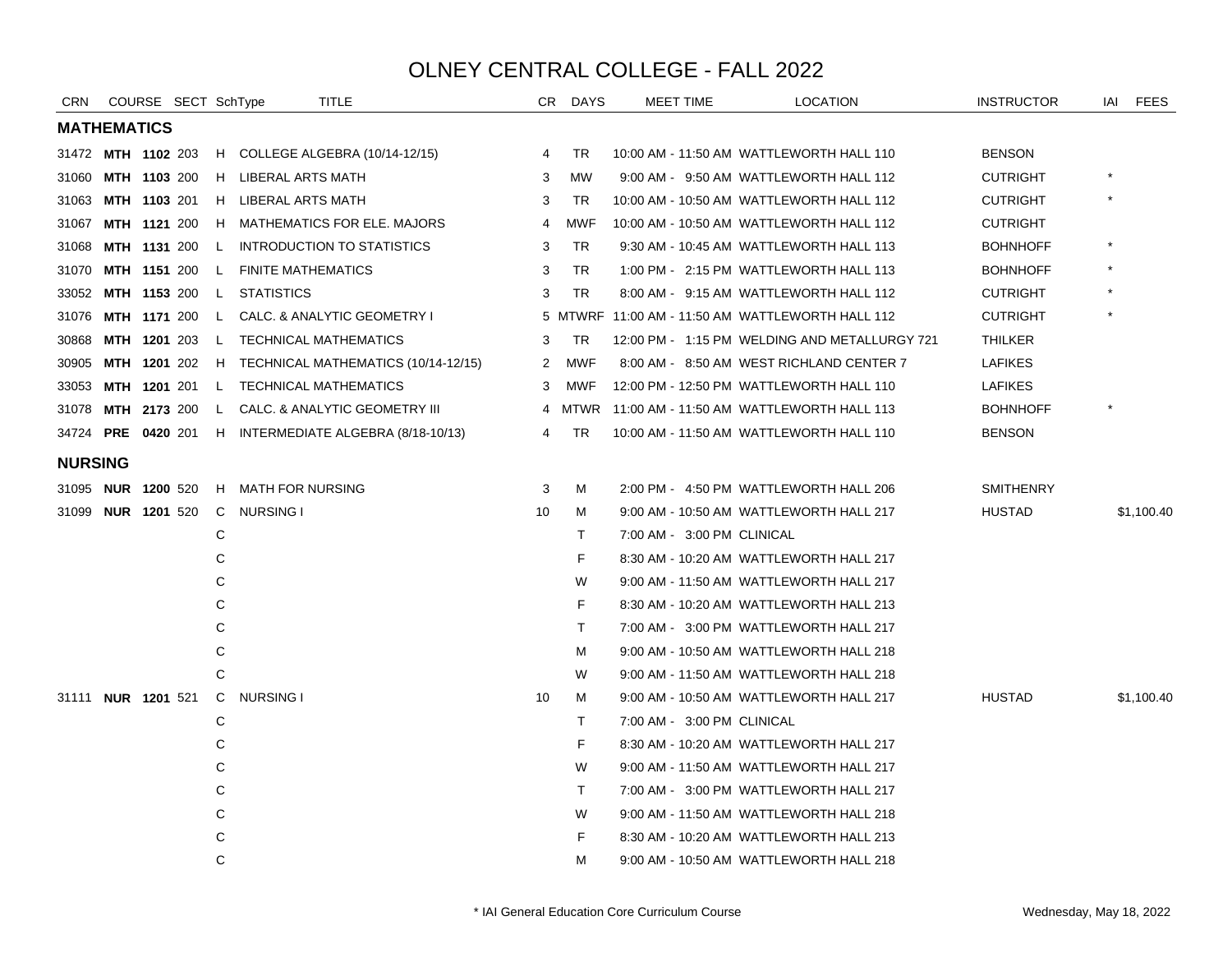| <b>CRN</b>                |  |                | COURSE SECT SchType                | TITLE                                   | CR.            | DAYS | MEET TIME                  | <b>LOCATION</b>                          | <b>INSTRUCTOR</b> | IAI FEES   |
|---------------------------|--|----------------|------------------------------------|-----------------------------------------|----------------|------|----------------------------|------------------------------------------|-------------------|------------|
| <b>NURSING</b>            |  |                |                                    |                                         |                |      |                            |                                          |                   |            |
| 31121 <b>NUR 1201</b> 522 |  |                | C NURSING I                        |                                         | 10             | М    |                            | 9:00 AM - 10:50 AM WATTLEWORTH HALL 217  | <b>HUSTAD</b>     | \$1,100.40 |
|                           |  |                | С                                  |                                         |                | F.   |                            | 10:40 AM - 12:30 PM WATTLEWORTH HALL 217 |                   |            |
|                           |  |                | С                                  |                                         |                | F    |                            | 10:40 AM - 12:30 PM WATTLEWORTH HALL 218 |                   |            |
|                           |  |                | С                                  |                                         |                | W    |                            | 9:00 AM - 11:50 AM WATTLEWORTH HALL 217  |                   |            |
|                           |  |                | С                                  |                                         |                | R    |                            | 7:00 AM - 3:00 PM WATTLEWORTH HALL 217   |                   |            |
|                           |  |                | C                                  |                                         |                | W    |                            | 9:00 AM - 11:50 AM WATTLEWORTH HALL 218  |                   |            |
|                           |  |                | C                                  |                                         |                | М    |                            | 9:00 AM - 10:50 AM WATTLEWORTH HALL 218  |                   |            |
|                           |  |                | C                                  |                                         |                | R    | 7:00 AM - 3:00 PM CLINICAL |                                          |                   |            |
| 31126 NUR 1201 523        |  |                | <b>NURSING I</b><br>$\mathsf{C}$   |                                         | 10             | м    |                            | 9:00 AM - 10:50 AM WATTLEWORTH HALL 217  | <b>HUSTAD</b>     | \$1,100.40 |
|                           |  |                | С                                  |                                         |                | R.   |                            | 7:00 AM - 3:00 PM WATTLEWORTH HALL 217   |                   |            |
|                           |  |                | C                                  |                                         |                | F    |                            | 10:40 AM - 12:30 PM WATTLEWORTH HALL 217 |                   |            |
|                           |  |                | C                                  |                                         |                | м    |                            | 9:00 AM - 10:50 AM WATTLEWORTH HALL 218  |                   |            |
|                           |  |                | C                                  |                                         |                | R    | 7:00 AM - 3:00 PM CLINICAL |                                          |                   |            |
|                           |  |                |                                    |                                         |                | W    |                            | 9:00 AM - 11:50 AM WATTLEWORTH HALL 217  |                   |            |
|                           |  |                | С                                  |                                         |                | F    |                            | 10:40 AM - 12:30 PM WATTLEWORTH HALL 218 |                   |            |
|                           |  |                | C                                  |                                         |                | W    |                            | 9:00 AM - 11:50 AM WATTLEWORTH HALL 218  |                   |            |
| 30883 NUR 1208 520        |  |                | $\mathsf{L}$                       | INDEPENDENT STUDY IN NURSING            | $\overline{1}$ | М    |                            | 11:00 AM - 11:50 AM WATTLEWORTH HALL 217 | <b>HUSTAD</b>     |            |
| 34757                     |  | NUR 1210 520 L |                                    | NURSING STRATEGIES FOR SUCCESS (8/8-12/ | $\overline{2}$ |      | <b>TBA</b>                 | TBA                                      | <b>HUSTAD</b>     |            |
| 31242 <b>NUR 2201</b> 520 |  |                | C NURSING III                      |                                         | 10             | М    |                            | 9:00 AM - 10:50 AM WATTLEWORTH HALL 213  | <b>HUSTAD</b>     | \$226.40   |
|                           |  |                | С                                  |                                         |                | F    |                            | 8:30 AM - 10:20 AM WATTLEWORTH HALL 213  |                   |            |
|                           |  |                | С                                  |                                         |                | T.   | 7:00 AM - 3:00 PM CLINICAL |                                          |                   |            |
|                           |  |                | С                                  |                                         |                | W    |                            | 9:00 AM - 11:50 AM WATTLEWORTH HALL 213  |                   |            |
|                           |  |                | C                                  |                                         |                | T.   |                            | 7:00 AM - 3:00 PM WATTLEWORTH HALL 213   |                   |            |
| 31254 NUR 2201 521        |  |                | <b>NURSING III</b><br>$\mathbf{C}$ |                                         | 10             | М    |                            | 9:00 AM - 10:50 AM WATTLEWORTH HALL 213  | <b>HUSTAD</b>     | \$226.40   |
|                           |  |                | С                                  |                                         |                | F    |                            | 10:40 AM - 12:30 PM WATTLEWORTH HALL 213 |                   |            |
|                           |  |                | C                                  |                                         |                | R    |                            | 7:00 AM - 3:00 PM WATTLEWORTH HALL 213   |                   |            |
|                           |  |                | C                                  |                                         |                | W    |                            | 9:00 AM - 11:50 AM WATTLEWORTH HALL 213  |                   |            |
|                           |  |                | C                                  |                                         |                | R    | 7:00 AM - 3:00 PM CLINICAL |                                          |                   |            |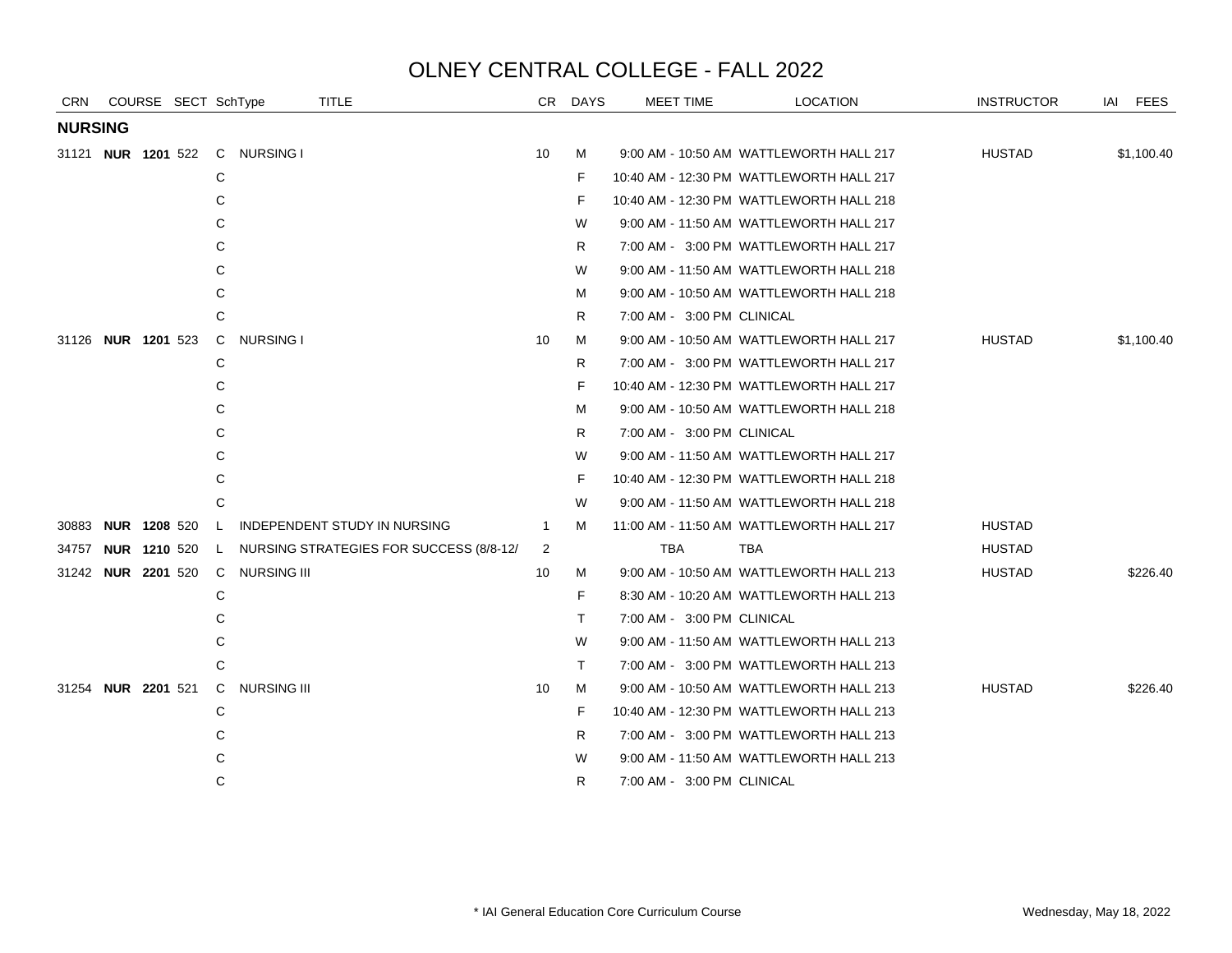| CRN                       |            |                     | COURSE SECT SchType |              | <b>TITLE</b>                                                | CR             | <b>DAYS</b> | MEET TIME                  | <b>LOCATION</b>                          | <b>INSTRUCTOR</b> | IAI | <b>FEES</b> |
|---------------------------|------------|---------------------|---------------------|--------------|-------------------------------------------------------------|----------------|-------------|----------------------------|------------------------------------------|-------------------|-----|-------------|
| <b>NURSING</b>            |            |                     |                     |              |                                                             |                |             |                            |                                          |                   |     |             |
|                           |            |                     |                     |              | 31256 NUR 2201 522 C NURSING III                            | 10             | M           |                            | 9:00 AM - 10:50 AM WATTLEWORTH HALL 213  | <b>HUSTAD</b>     |     | \$226.40    |
|                           |            |                     |                     | C            |                                                             |                | R.          |                            | 7:00 AM - 3:00 PM WATTLEWORTH HALL 213   |                   |     |             |
|                           |            |                     |                     | C            |                                                             |                | R           | 7:00 AM - 3:00 PM CLINICAL |                                          |                   |     |             |
|                           |            |                     |                     | C            |                                                             |                | W           |                            | 9:00 AM - 11:50 AM WATTLEWORTH HALL 213  |                   |     |             |
|                           |            |                     |                     | C            |                                                             |                | F.          |                            | 10:40 AM - 12:30 PM WATTLEWORTH HALL 213 |                   |     |             |
| 31258 <b>NUR 2201</b> 523 |            |                     |                     | $\mathsf{C}$ | <b>NURSING III</b>                                          | 10             | М           |                            | 9:00 AM - 10:50 AM WATTLEWORTH HALL 213  | <b>HUSTAD</b>     |     | \$226.40    |
|                           |            |                     |                     | C            |                                                             |                | W           |                            | 9:00 AM - 11:50 AM WATTLEWORTH HALL 213  |                   |     |             |
|                           |            |                     |                     | C            |                                                             |                | F.          |                            | 8:30 AM - 10:20 AM WATTLEWORTH HALL 213  |                   |     |             |
|                           |            |                     |                     | C            |                                                             |                | T.          | 7:00 AM - 3:00 PM CLINICAL |                                          |                   |     |             |
|                           |            |                     |                     | C            |                                                             |                | T.          |                            | 7:00 AM - 3:00 PM WATTLEWORTH HALL 213   |                   |     |             |
| 30884 <b>NUR 2208</b> 520 |            |                     |                     | $\mathsf{L}$ | INDEPENDENT STUDY/NURSING II                                | $\mathbf{1}$   | м           |                            | 11:00 AM - 11:50 AM WATTLEWORTH HALL 217 | <b>HUSTAD</b>     |     |             |
|                           |            |                     |                     | L            |                                                             |                | м           |                            | 11:00 AM - 11:50 AM WATTLEWORTH HALL 218 |                   |     |             |
|                           |            |                     |                     |              | 30885 NUR 2298 520 L TOPICS/ISSUES IN NURSING               | $\mathbf{1}$   |             | TBA                        | WATTLEWORTH HALL 213                     | <b>HUSTAD</b>     |     |             |
| <b>ONLINE</b>             |            |                     |                     |              |                                                             |                |             |                            |                                          |                   |     |             |
|                           |            |                     |                     |              | 34036 ABE 0710 4W0 W ADULT BASIC EDUCATION I                | 4              |             | <b>TBA</b>                 | <b>TBA</b>                               | <b>DRAPER</b>     |     |             |
| 34037                     |            |                     |                     |              | <b>ABE 0710 4W1 W ADULT BASIC EDUCATION I (10/14-12/15)</b> | 2              |             | <b>TBA</b>                 | <b>TBA</b>                               | <b>DRAPER</b>     |     |             |
| 34294                     |            |                     |                     |              | ABE 0742 4W0 W ABE CAREER PATHWAYS BRIDGE                   | 1              |             | <b>TBA</b>                 | <b>TBA</b>                               | <b>DRAPER</b>     |     |             |
| 31387                     |            |                     |                     |              | ACC 1101 1W0 W APPLIED ACCOUNTING                           | 4              |             | TBA                        | TBA                                      | MAYHALL           |     |             |
| 30650                     |            | ACC 1202 200        |                     |              | W QUICKBOOKS I (8/18-10/13)                                 | 2              |             | TBA                        | TBA                                      | KENDALL           |     |             |
| 30651                     |            | ACC 1203 200        |                     |              | W QUICKBOOKS II (10/14-12/15)                               | $\overline{2}$ |             | TBA                        | <b>TBA</b>                               | <b>KENDALL</b>    |     |             |
| 30662                     |            | ACC 2101 201        |                     |              | W FINANCIAL ACCOUNTING                                      | 4              |             | TBA                        | <b>TBA</b>                               | <b>URFER</b>      |     |             |
| 30669                     |            | ACC 2102 200        |                     |              | W MANAGERIAL ACCOUNTING                                     | 4              |             | TBA                        | TBA                                      | <b>URFER</b>      |     |             |
| 30676                     |            | ACC 2121 200        |                     |              | W COST ACCOUNTING                                           | 3              |             | TBA                        | <b>TBA</b>                               | <b>KENDALL</b>    |     |             |
| 30682                     |            | ACC 2241 200        |                     |              | W FEDERAL TAX ACCOUNTING                                    | 3              |             | TBA                        | <b>TBA</b>                               | <b>URFER</b>      |     |             |
| 30136                     |            |                     | <b>ART 1113 3W0</b> |              | W INTRODUCTION TO DRAWING                                   | 3              |             | TBA                        | TBA                                      | <b>CONN</b>       |     |             |
| 31287                     |            | <b>ART 1141 1W0</b> |                     |              | W CINEMA APPRECIATION                                       | 3              |             | <b>TBA</b>                 | <b>TBA</b>                               | <b>WHITE</b>      |     |             |
| 30137                     |            |                     | <b>ART 1181 3W0</b> |              | W ART HISTORY I                                             | 3              |             | <b>TBA</b>                 | <b>TBA</b>                               | <b>CONN</b>       |     |             |
| 31105                     |            |                     |                     |              | <b>ART 2101 1WO W UNDERSTANDING ART</b>                     | 3              |             | <b>TBA</b>                 | <b>TBA</b>                               | <b>COMPTON</b>    |     |             |
| 34735                     |            | ART 2191 201        |                     |              | W GLOBAL ART HISTORY                                        | 3              |             | TBA                        | <b>TBA</b>                               | SANDY             |     |             |
| 34035                     | <b>ASE</b> |                     |                     |              | 0803 4W1 W GED TEST PREPARATION I (10/14-12/15)             | 2              |             | <b>TBA</b>                 | <b>TBA</b>                               | <b>DRAPER</b>     |     |             |
| 30820                     |            | <b>BMG 1202 200</b> |                     |              | W BUSINESS MATH                                             | 4              |             | TBA                        | <b>TBA</b>                               | <b>CUTRIGHT</b>   |     |             |
|                           |            |                     |                     |              | 30056 BMG 2103 3W0 W BUSINESS STATISTICS                    | 3              |             | <b>TBA</b>                 | <b>TBA</b>                               | <b>BROWN</b>      |     |             |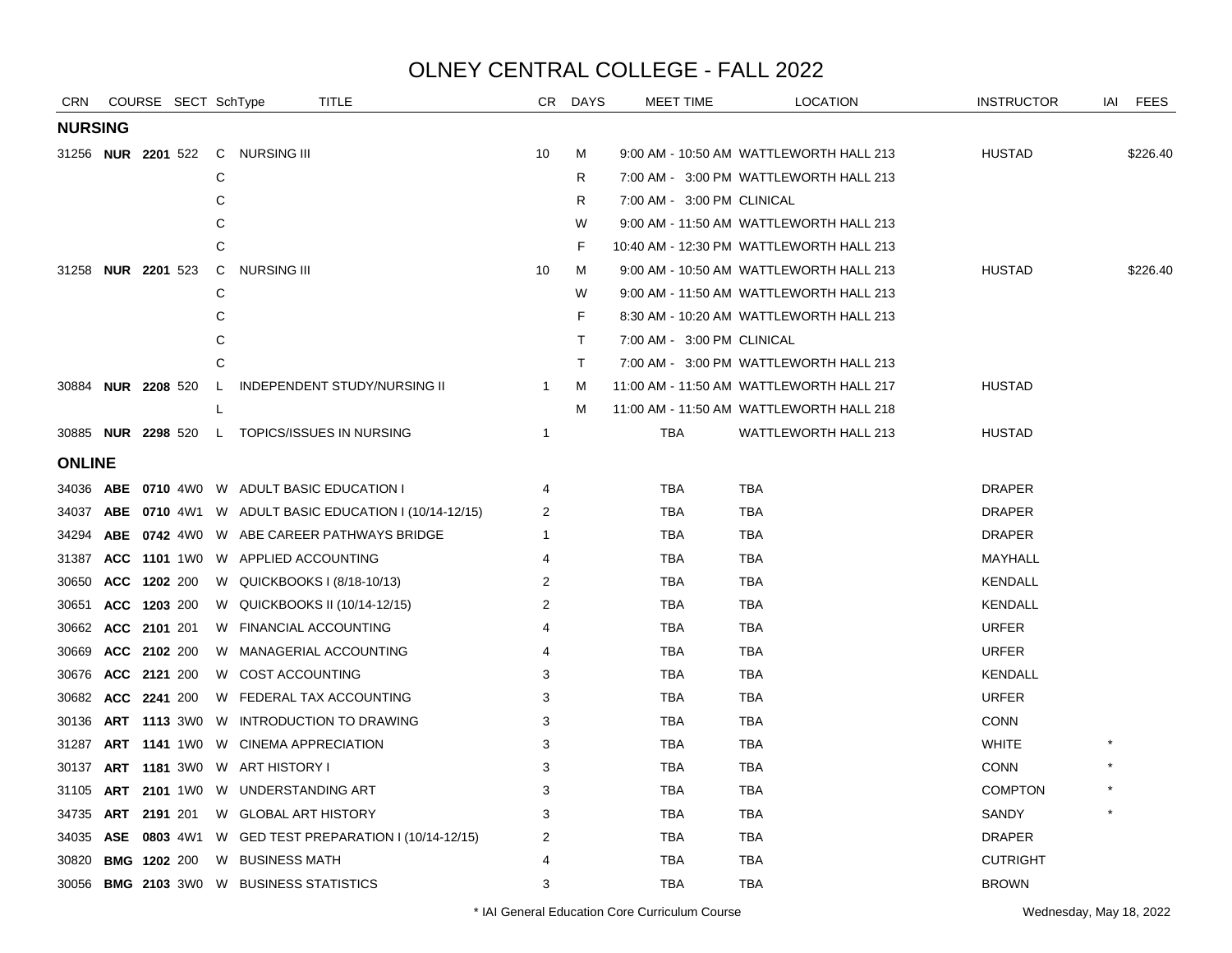| <b>CRN</b>                |                     |                     | COURSE SECT SchType |   | TITLE                                                          | CR.            | DAYS | <b>MEET TIME</b> |            | <b>LOCATION</b> | <b>INSTRUCTOR</b> | iai | <b>FEES</b> |
|---------------------------|---------------------|---------------------|---------------------|---|----------------------------------------------------------------|----------------|------|------------------|------------|-----------------|-------------------|-----|-------------|
| <b>ONLINE</b>             |                     |                     |                     |   |                                                                |                |      |                  |            |                 |                   |     |             |
| 34712 <b>BOC 1201</b> 200 |                     |                     |                     |   | W BEGINNING KEYBOARDING                                        | 2              |      | <b>TBA</b>       | TBA        |                 | <b>SWINSON</b>    |     |             |
| 31144                     |                     |                     | <b>BOC 2210 1W0</b> |   | W OFFICE SEMINAR I                                             | -1             |      | <b>TBA</b>       | <b>TBA</b> |                 | <b>GULLETT</b>    |     |             |
| 30824                     |                     | <b>BOC 2216 200</b> |                     |   | W ELECTRONIC RECORDS MANAGEMENT                                | 3              |      | <b>TBA</b>       | <b>TBA</b> |                 | <b>BENNETT</b>    |     |             |
| 33072                     | <b>BOC 2262 200</b> |                     |                     |   | W MEDICAL OFFICE PROCEDURES                                    | 4              |      | <b>TBA</b>       | TBA        |                 | <b>BENNETT</b>    |     |             |
| 33073                     | <b>BOC 2268 200</b> |                     |                     |   | W MEDICAL OFFICE SEMINAR I                                     | -1             |      | <b>TBA</b>       | TBA        |                 | MAYHALL           |     |             |
| 30338                     |                     |                     | <b>BUS 1101 4W0</b> |   | W INTRODUCTION TO BUSINESS                                     | 3              |      | <b>TBA</b>       | TBA        |                 | <b>RESOR</b>      |     |             |
| 33334                     | <b>BUS</b> 1101 410 |                     |                     |   | W INTRODUCTION TO BUSINESS (8/18-12/15)                        | 3              |      | TBA              | TBA        |                 | <b>RESOR</b>      |     |             |
| 30827                     | <b>BUS 2101 201</b> |                     |                     |   | W BUSINESS LAW 1                                               | 3              |      | <b>TBA</b>       | <b>TBA</b> |                 | <b>URFER</b>      |     |             |
| 30339                     |                     |                     |                     |   | <b>BUS 2201 4W0 W PRINCIPLES OF MANAGEMENT</b>                 | 3              |      | TBA              | <b>TBA</b> |                 | <b>BLACK</b>      |     |             |
| 30828                     | <b>BUS</b>          | 2205 200            |                     |   | W LEGAL & ETHICAL HR ISSUES                                    | 3              |      | TBA              | <b>TBA</b> |                 | <b>BUERSTER</b>   |     |             |
| 34068                     |                     |                     | <b>CHM 1115 3W0</b> |   | W CHEMISTRY AND SOCIETY                                        | 4              |      | <b>TBA</b>       | TBA        |                 | <b>STAFF</b>      |     |             |
| 30065                     |                     |                     | <b>CHM 1120 3W0</b> | W | INTRODUCTORY CHEMISTRY                                         | 5              |      | TBA              | TBA        |                 | <b>BRUCK</b>      |     |             |
| 33166                     |                     |                     | <b>CHM 1130 3W0</b> |   | W GENERAL CHEMISTRY I                                          | 5              |      | <b>TBA</b>       | <b>TBA</b> |                 | <b>STAFF</b>      |     |             |
| 34730                     | <b>CIS</b>          | 1104 200            |                     |   | W INTRO LEARNING SERVICES ONLINE (7/18-9/9) 0.5                |                |      | <b>TBA</b>       | <b>TBA</b> |                 | <b>BENNETT</b>    |     |             |
| 34731                     | <b>CIS</b>          | 1104 201            |                     |   | W INTRO LEARNING SERVICES ONLINE (10/3-11/3 0.5                |                |      | <b>TBA</b>       | TBA        |                 | <b>BENNETT</b>    |     |             |
| 30896                     | <b>CIS</b>          | 1209 200            |                     |   | W OUTLOOK                                                      | 2              |      | <b>TBA</b>       | TBA        |                 | <b>BENNETT</b>    |     |             |
| 30897                     | <b>CIS</b>          | 1278 200            |                     |   | W SPREADSHEET                                                  | 3              |      | <b>TBA</b>       | TBA        |                 | <b>BENNETT</b>    |     |             |
| 30898                     | <b>CIS</b>          | 1286 200            |                     |   | W DATABASE                                                     | 3              |      | <b>TBA</b>       | TBA        |                 | <b>BENNETT</b>    |     |             |
| 34848                     | <b>CSM</b>          |                     |                     |   | 1201 1W0 W FOUNDATION OF CUSTOMER SERVICE (8/18-9/             | $\overline{2}$ |      | <b>TBA</b>       | <b>TBA</b> |                 | <b>RAYCRAFT</b>   |     |             |
| 34849                     |                     |                     |                     |   | CSM 1202 1W0 W ORG. FOR EXCEPTIONAL CUS. SVC. (9/12-10/2)      | -1             |      | <b>TBA</b>       | TBA        |                 | <b>RAYCRAFT</b>   |     |             |
| 34850                     |                     |                     |                     |   | <b>CSM 1203</b> 1W0 W COMM. FOR EXCEPTIONAL CUS. SVC (10/3-10/ | $\mathbf{1}$   |      | TBA              | TBA        |                 | <b>RAYCRAFT</b>   |     |             |
| 34851                     | <b>CSM</b>          |                     | <b>1204</b> 1W0     |   | W EVALUATING CUST. SVC. & GROWTH (10/24-11                     | $\overline{1}$ |      | <b>TBA</b>       | TBA        |                 | <b>STAPLES</b>    |     |             |
| 30909                     | <b>DAP</b>          | 1201 202            |                     |   | W BUSINESS COMPUTER SYSTEMS                                    | 3              |      | <b>TBA</b>       | <b>TBA</b> |                 | <b>BENNETT</b>    |     |             |
| 30910                     | <b>DAP</b>          | 1236 200            |                     |   | W KEYBOARDING ESSENTIALS                                       | 3              |      | <b>TBA</b>       | <b>TBA</b> |                 | SWINSON           |     |             |
| 30911                     | <b>DAP</b>          | 2202 200            |                     |   | W WORD PROCESSING I                                            | 3              |      | <b>TBA</b>       | TBA        |                 | MAYHALL           |     |             |
| 30507                     | <b>ECD</b>          |                     | <b>1101</b> 3W0     |   | W INTRO TO EARLY CHILDHOOD ED                                  | 3              |      | <b>TBA</b>       | TBA        |                 | CADWALADER        |     |             |
| 30509                     | ECD                 |                     | <b>1202</b> 3W0     |   | W CHILDHOOD TEACHING TECH I                                    | 4              |      | <b>TBA</b>       | TBA        |                 | <b>WAGGONER</b>   |     |             |
| 30511                     | <b>ECD</b>          |                     |                     |   | 1203 3W0 W HEALTH AND SAFETY OF CHILDREN                       | 3              |      | <b>TBA</b>       | <b>TBA</b> |                 | WAGGONER          |     |             |
| 34312                     |                     |                     |                     |   | <b>ECD 1223 3W0 W GROWTH/DEVELOPMENT OF CHILDREN</b>           | 3              |      | <b>TBA</b>       | TBA        |                 | WAGGONER          |     |             |
| 33835                     |                     |                     |                     |   | <b>ECD 1253 3W0 W COMMON CHILDHOOD ILLNESSES</b>               | -1             |      | <b>TBA</b>       | TBA        |                 | <b>WAGGONER</b>   |     |             |
| 30514                     | <b>ECD</b>          |                     |                     |   | 2201 3WO W ADM CHILDHOOD FACILITIES                            | 4              |      | <b>TBA</b>       | TBA        |                 | CADWALADER        |     |             |
| 30595                     |                     |                     |                     |   | <b>ECN 1101 3W0 W INTRODUCTION TO ECONOMICS</b>                | 3              |      | <b>TBA</b>       | <b>TBA</b> |                 | <b>MCMURRAY</b>   |     |             |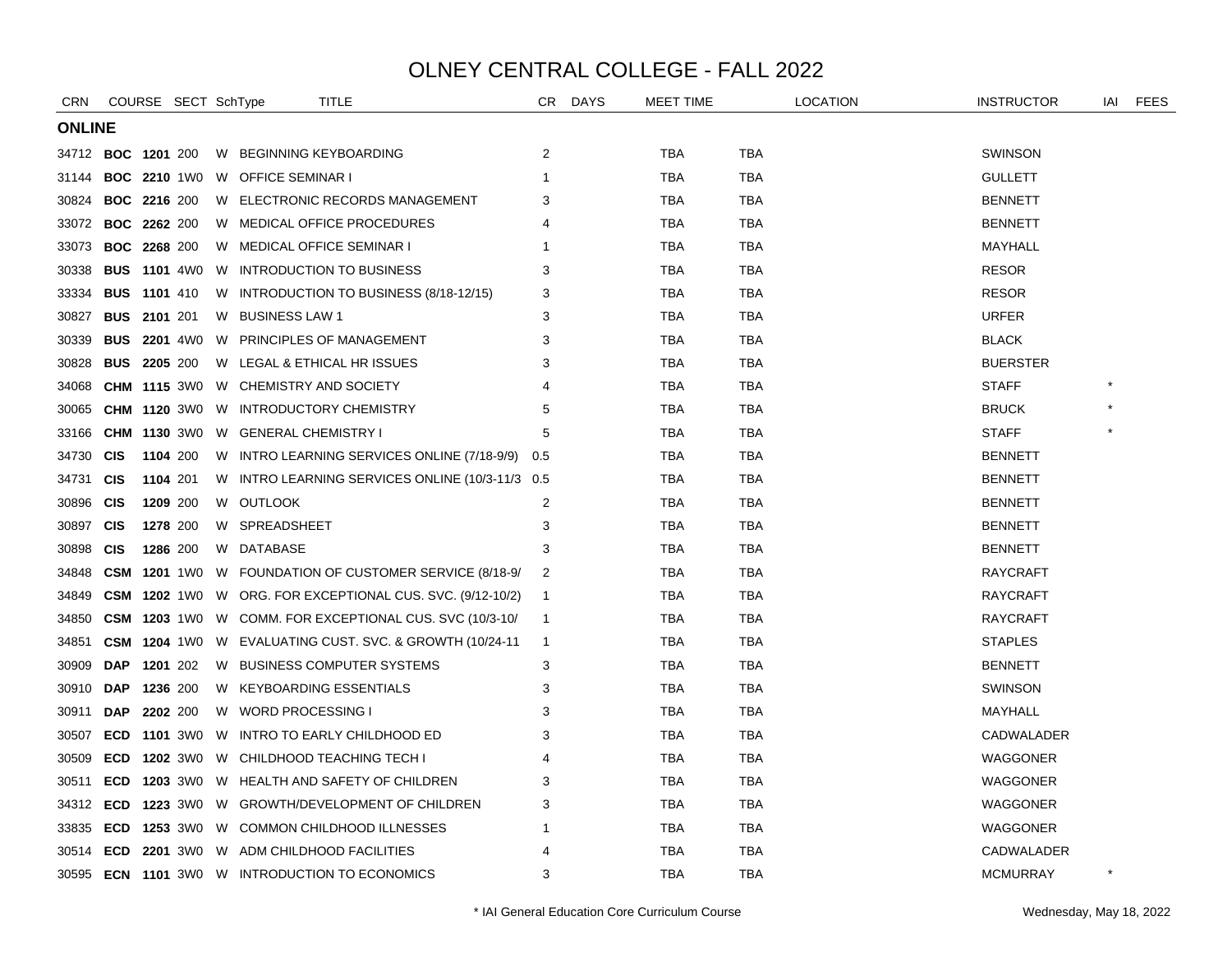| <b>CRN</b>                |                     | COURSE SECT SchType |   |                                           | <b>TITLE</b>                                                   | CR           | <b>DAYS</b> | <b>MEET TIME</b> | <b>LOCATION</b>                                 | <b>INSTRUCTOR</b> | iai | <b>FEES</b> |
|---------------------------|---------------------|---------------------|---|-------------------------------------------|----------------------------------------------------------------|--------------|-------------|------------------|-------------------------------------------------|-------------------|-----|-------------|
| <b>ONLINE</b>             |                     |                     |   |                                           |                                                                |              |             |                  |                                                 |                   |     |             |
| 34109                     |                     |                     |   |                                           | <b>ECN 2101 1WO W PRINCIPLES OF MACROECONOMICS</b>             | 3            |             | TBA              | TBA                                             | MAYHALL           |     |             |
| 30942 <b>ECN 2102</b> 201 |                     |                     |   |                                           | W PRINCIPLES OF MICROECONOMICS                                 | 3            |             | TBA              | <b>TBA</b>                                      | KENDALL           |     |             |
| 30943                     |                     | EDU 1101 200        |   | W CULTURAL DIVERSITY                      |                                                                | 3            |             | <b>TBA</b>       | <b>TBA</b>                                      | <b>SWINSON</b>    |     |             |
| 32933                     |                     | EDU 1102 3W0        |   |                                           | W BASIC ACT FOR ELEM/SEC SCHOOLS                               | 3            |             | TBA              | <b>TBA</b>                                      | CADWALADER        |     |             |
| 32965                     |                     | EDU 1107 4W0        |   | W HEALTH                                  |                                                                | 3            |             | TBA              | <b>TBA</b>                                      | <b>FIEBER</b>     |     |             |
| 34246                     |                     | EDU 1107 410        |   | W HEALTH (8/18-12/15)                     |                                                                | 3            |             | <b>TBA</b>       | <b>TBA</b>                                      | <b>FIEBER</b>     |     |             |
| 33922                     |                     | EDU 1116 200        |   |                                           | W INTRODUCTION TO TEACHING                                     | 3            |             | TBA              | TBA                                             | <b>WILLIAMS</b>   |     |             |
| 31343                     |                     | EDU 1198 208        |   | W PATHWAYS TO SUCCESS                     |                                                                | 2            |             | TBA              | TBA                                             | <b>BIGARD</b>     |     |             |
| 31720                     |                     |                     |   |                                           | <b>EDU 1198</b> 1W0 W PATHWAYS TO SUCCESS (8/18-10/13)         |              |             | TBA              | TBA                                             | <b>BROWNING</b>   |     |             |
| 33102                     |                     |                     |   | <b>EDU 1198 3WO W PATHWAYS TO SUCCESS</b> |                                                                | 2            |             | TBA              | <b>TBA</b>                                      | <b>DUNKEL</b>     |     |             |
| 34791                     |                     | EDU 1198 1H1        | H |                                           | PATHWAYS TO SUCCESS (8/18-10/13)                               | 1            | MW          |                  | 1:00 PM - 1:50 PM STUDENT UNION/LRC/THEATER 223 | <b>BROWNING</b>   |     |             |
| 34817                     |                     | <b>EDU 1600 4W0</b> |   |                                           | W BASIC PEDAGOGICAL PRACTICES (8/25-10/20)                     | $\mathbf 1$  |             | TBA              | TBA                                             | AMBROSE           |     |             |
| 34818                     |                     |                     |   |                                           | EDU 1600 4W1 W BASIC PEDAGOGICAL PRACTICES (10/19-12/14        | -1           |             | <b>TBA</b>       | <b>TBA</b>                                      | AMBROSE           |     |             |
| 34819                     |                     |                     |   |                                           | <b>EDU 1605 4W0 W ADVANCED PEDAGOGICAL PRACTICES (8/25-1)</b>  | -1           |             | TBA              | <b>TBA</b>                                      | AMBROSE           |     |             |
| 34820                     |                     | <b>EDU 1605 4W1</b> |   |                                           | W ADVANCED PEDAGOGICAL PRACTICES (10/19-                       | $\mathbf 1$  |             | TBA              | <b>TBA</b>                                      | AMBROSE           |     |             |
| 30946                     |                     | EDU 2150 200        |   | W THE WHOLE CHILD                         |                                                                | 3            |             | TBA              | TBA                                             | <b>WILLIAMS</b>   |     |             |
| 30913                     |                     | <b>ENG 1101 200</b> |   |                                           | W INTRODUCTION TO COMPOSITION (10/14-12/15                     | 3            |             | TBA              | <b>TBA</b>                                      | <b>PAYNE</b>      |     |             |
| 30242                     | <b>ENG 1111 3W0</b> |                     |   | W COMPOSITION I                           |                                                                | 3            |             | TBA              | <b>TBA</b>                                      | <b>SHANER</b>     |     |             |
| 30259                     |                     |                     |   | <b>ENG 1111 3W1 W COMPOSITION I</b>       |                                                                | 3            |             | <b>TBA</b>       | <b>TBA</b>                                      | ZIMMERMAN         |     |             |
| 34192                     |                     |                     |   | <b>ENG 1111 3W2 W COMPOSITION I</b>       |                                                                | 3            |             | TBA              | <b>TBA</b>                                      | <b>SHANER</b>     |     |             |
| 31288                     |                     |                     |   |                                           | <b>ENG 1121 1WO W COMPOSITION &amp; ANALYSIS</b>               | 3            |             | TBA              | TBA                                             | <b>WHITE</b>      |     |             |
| 33590                     |                     |                     |   |                                           | <b>ENG 1121 1W2 W COMPOSITION &amp; ANALYSIS</b>               | 3            |             | TBA              | TBA                                             | <b>POORMAN</b>    |     |             |
| 34303                     |                     | ENG 1121 112        |   |                                           | W COMPOSITION & ANALYSIS (8/18-12/15)                          | 3            |             | <b>TBA</b>       | <b>TBA</b>                                      | <b>POORMAN</b>    |     |             |
| 30973                     |                     | ENG 1201 201        |   | W COMMUNICATIONS                          |                                                                | 3            |             | TBA              | TBA                                             | <b>MULVEY</b>     |     |             |
| 30829                     |                     | <b>ENG 1212 200</b> |   | W TECHNICAL WRITING                       |                                                                | 3            |             | TBA              | TBA                                             | <b>KENDALL</b>    |     |             |
| 34843                     |                     | EVE 1201 1W0        |   |                                           | W FOUNDATIONS OF EVENTS (8/18-9/11)                            |              |             | TBA              | TBA                                             | <b>STAPLES</b>    |     |             |
| 34844                     |                     |                     |   |                                           | <b>EVE 1202 1W0 W STRATEGIC PLANNING OF EVENTS (9/12-10/2)</b> | -1           |             | TBA              | TBA                                             | <b>STAPLES</b>    |     |             |
| 34845                     |                     |                     |   |                                           | <b>EVE 1203</b> 1W0 W MANAGING EVENT RESOURCES (10/3-10/23)    | $\mathbf{1}$ |             | TBA              | TBA                                             | <b>STAPLES</b>    |     |             |
| 34846                     |                     |                     |   |                                           | EVE 1204 1W0 W RISK MANAGEMENT AND EVENTS (10/24-11/13         | -1           |             | TBA              | <b>TBA</b>                                      | <b>STAPLES</b>    |     |             |
| 34847                     |                     |                     |   |                                           | EVE 1205 1W0 W EVENT EVALUATION (11/14-12/4)                   | -1           |             | TBA              | <b>TBA</b>                                      | <b>STAPLES</b>    |     |             |
| 32993                     |                     |                     |   |                                           | <b>GEG 1103 1W0 W INTRODUCTORY METEOROLOGY</b>                 | 3            |             | TBA              | TBA                                             | <b>MATTHEWS</b>   |     |             |
|                           |                     |                     |   |                                           | 30496 GEG 1104 1W0 W INTRODUCTORY METEOROLOGY LAB              | -1           |             | <b>TBA</b>       | <b>TBA</b>                                      | <b>MATTHEWS</b>   |     |             |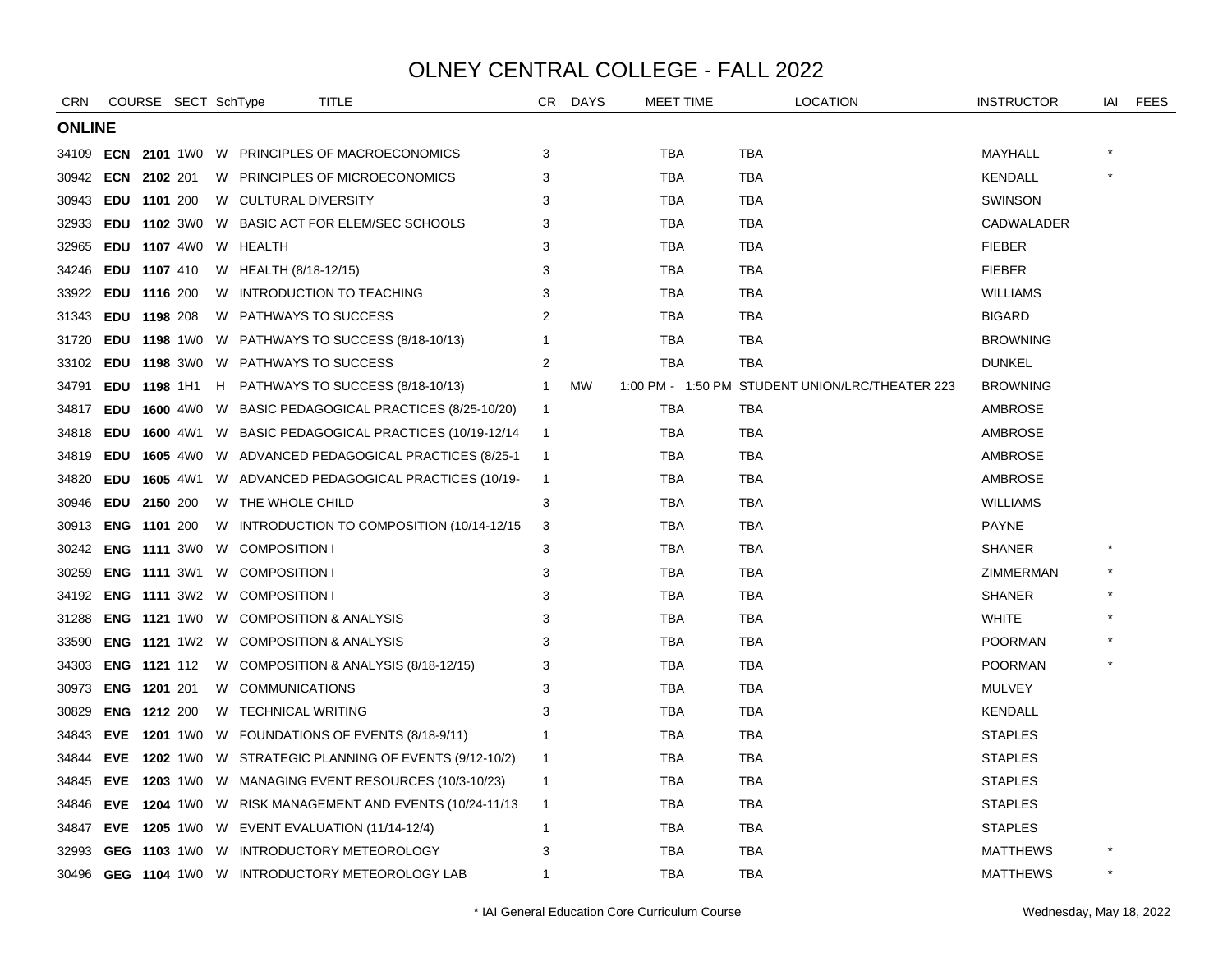| <b>CRN</b>    |            | COURSE SECT SchType | TITLE                                                  | CR             | <b>DAYS</b> | <b>MEET TIME</b> |            | <b>LOCATION</b> | <b>INSTRUCTOR</b> | iai | FEES |
|---------------|------------|---------------------|--------------------------------------------------------|----------------|-------------|------------------|------------|-----------------|-------------------|-----|------|
| <b>ONLINE</b> |            |                     |                                                        |                |             |                  |            |                 |                   |     |      |
| 34725         |            |                     | <b>GEG 1105 1WO W INTRO TO HUMAN GEOGRAPHY</b>         | 3              |             | TBA              | <b>TBA</b> |                 | <b>BOYCE</b>      |     |      |
| 30567         |            |                     | GEL 1110 3W0 W GENERAL GEOLOGY (8/18-12/9)             | 3              |             | TBA              | TBA        |                 | <b>HNETKOVSKY</b> |     |      |
| 34790         |            |                     | <b>GEN 2197</b> 1W0 H LIFE AFTER COLLEGE (10/14-12/15) | 2              |             | TBA              | TBA        |                 | <b>BROWNING</b>   |     |      |
| 30831         |            | GEN 2297 200        | W EMPLOYMENT SKILLS                                    | 3              |             | TBA              | <b>TBA</b> |                 | KENDALL           |     |      |
| 30832         |            | GEN 2297 201        | W EMPLOYMENT SKILLS                                    | 2              |             | TBA              | TBA        |                 | <b>KENDALL</b>    |     |      |
| 33113         |            |                     | <b>HEA 1209 1WO W HIPAA FOR ALLIED HEALTH</b>          | 1              |             | TBA              | TBA        |                 | <b>GULLETT</b>    |     |      |
| 30855         |            | <b>HEA 1225 201</b> | W INTRO TO MEDICAL TERMINOLOGY                         | 3              |             | <b>TBA</b>       | <b>TBA</b> |                 | MAYHALL           |     |      |
| 34711         |            |                     | <b>HEA 1230 3WO W SPORT INJURY PREVENTION/CARE</b>     | 3              |             | TBA              | <b>TBA</b> |                 | GILL              |     |      |
| 31508         |            | <b>HEA 2210 200</b> | W HEALTHCARE STATISTICS                                | 4              |             | TBA              | <b>TBA</b> |                 | MAYHALL           |     |      |
| 30857         |            | HEA 2215 200        | W ELECTRONIC MED RECORDS MGMT                          | 3              |             | TBA              | TBA        |                 | <b>BENNETT</b>    |     |      |
| 31509         |            | HEA 2216 200        | W LEGAL ASPECTS OF HEALTH INFO                         | 3              |             | TBA              | <b>TBA</b> |                 | LAMBIRD           |     |      |
| 31510         |            | <b>HEA 2217 200</b> | W DATA MGMT & GOVERNANCE                               | 3              |             | TBA              | TBA        |                 | LAMBIRD           |     |      |
| 31511         |            | <b>HEA 2218 200</b> | W HEALTHCARE LEADERSHIP & MGMT                         | 3              |             | TBA              | TBA        |                 | <b>BENNETT</b>    |     |      |
| 30859         |            | HEA 2264 201        | W MEDICAL INSURANCE & CODING I                         | 3              |             | <b>TBA</b>       | <b>TBA</b> |                 | <b>GULLETT</b>    |     |      |
| 31150         |            |                     | <b>HEA 2267 1WO W INTRO TO ICD-10-CM</b>               |                |             | TBA              | <b>TBA</b> |                 | <b>GULLETT</b>    |     |      |
| 31155         |            |                     | HEA 2268 1W0 W ICD-10-CM/MEDICAL OFFICE                | 4              |             | TBA              | TBA        |                 | <b>GULLETT</b>    |     |      |
| 31158         |            |                     | <b>HEA 2270 1WO W APPLIED LEGAL CONCEPTS/MEDICAL</b>   | 3              |             | TBA              | TBA        |                 | <b>GULLETT</b>    |     |      |
| 33188         |            |                     | <b>HEA 2271 1WO W MEDICAL FUNDING APPLICATIONS</b>     | 3              |             | <b>TBA</b>       | <b>TBA</b> |                 | <b>GULLETT</b>    |     |      |
| 32966         |            |                     | HEC 1101 4W0 W NUTRITION                               | 3              |             | TBA              | <b>TBA</b> |                 | <b>FIEBER</b>     |     |      |
| 33429         | HEC        | <b>1101</b> 410     | W NUTRITION (8/18-12/15)                               | 3              |             | TBA              | TBA        |                 | <b>FIEBER</b>     |     |      |
| 31482         | HIM        |                     | 1201 1W0 W INTRODUCTION TO HIM                         | 3              |             | TBA              | <b>TBA</b> |                 | <b>GULLETT</b>    |     |      |
| 31174         | HIM        |                     | 1207 1WO W CEMRS MEDICAL TERMINOLOGY                   | 3              |             | TBA              | TBA        |                 | <b>GULLETT</b>    |     |      |
| 30982         | HIS        | 1104 200            | W HISTORY OF EASTERN CIVIL I                           | 4              |             | TBA              | TBA        |                 | <b>DENTON</b>     |     |      |
| 32967         | HIS        |                     | 1111 4W0 W WESTERN CIV BEFORE 1600 AD                  | 3              |             | TBA              | TBA        |                 | <b>BLACK</b>      |     |      |
| 30597         | <b>HIS</b> |                     | 1120 3W0 W WORLD HISTORY TO 1500                       | 3              |             | TBA              | <b>TBA</b> |                 | <b>MCMURRAY</b>   |     |      |
| 30598         | HIS        |                     | 1121 3W0 W WORLD HISTORY SINCE 1500                    | 3              |             | TBA              | TBA        |                 | <b>MCMURRAY</b>   |     |      |
| 30986         | HIS        | 2101 201            | W U.S. HISTORY TO 1877                                 | 3              |             | TBA              | TBA        |                 | <b>DENTON</b>     |     |      |
| 30987 HIS     |            | 2102 200            | W U.S. HISTORY SINCE 1877                              | 3              |             | <b>TBA</b>       | <b>TBA</b> |                 | <b>DENTON</b>     |     |      |
| 30988         | HIS        | 2103 200            | W ILLINOIS HISTORY                                     | 3              |             | TBA              | <b>TBA</b> |                 | <b>DENTON</b>     |     |      |
| 30594         | HIS        |                     | 2124 3W0 W CONTEMP HISTORY:U.S SINCE 1945              | 3              |             | TBA              | TBA        |                 | <b>MCMURRAY</b>   |     |      |
| 33772         |            |                     | <b>HUM 2161 1W0 W FORGING THE AMERICAN CHARACTER</b>   | 3              |             | TBA              | TBA        |                 | <b>BOYCE</b>      |     |      |
| 30991         | INM        | 1206 200            | W INTRO TO INDUSTRIAL MAINT TECH (8/18-10/1            | $\overline{2}$ |             | <b>TBA</b>       | <b>TBA</b> |                 | <b>MARSHALL</b>   |     |      |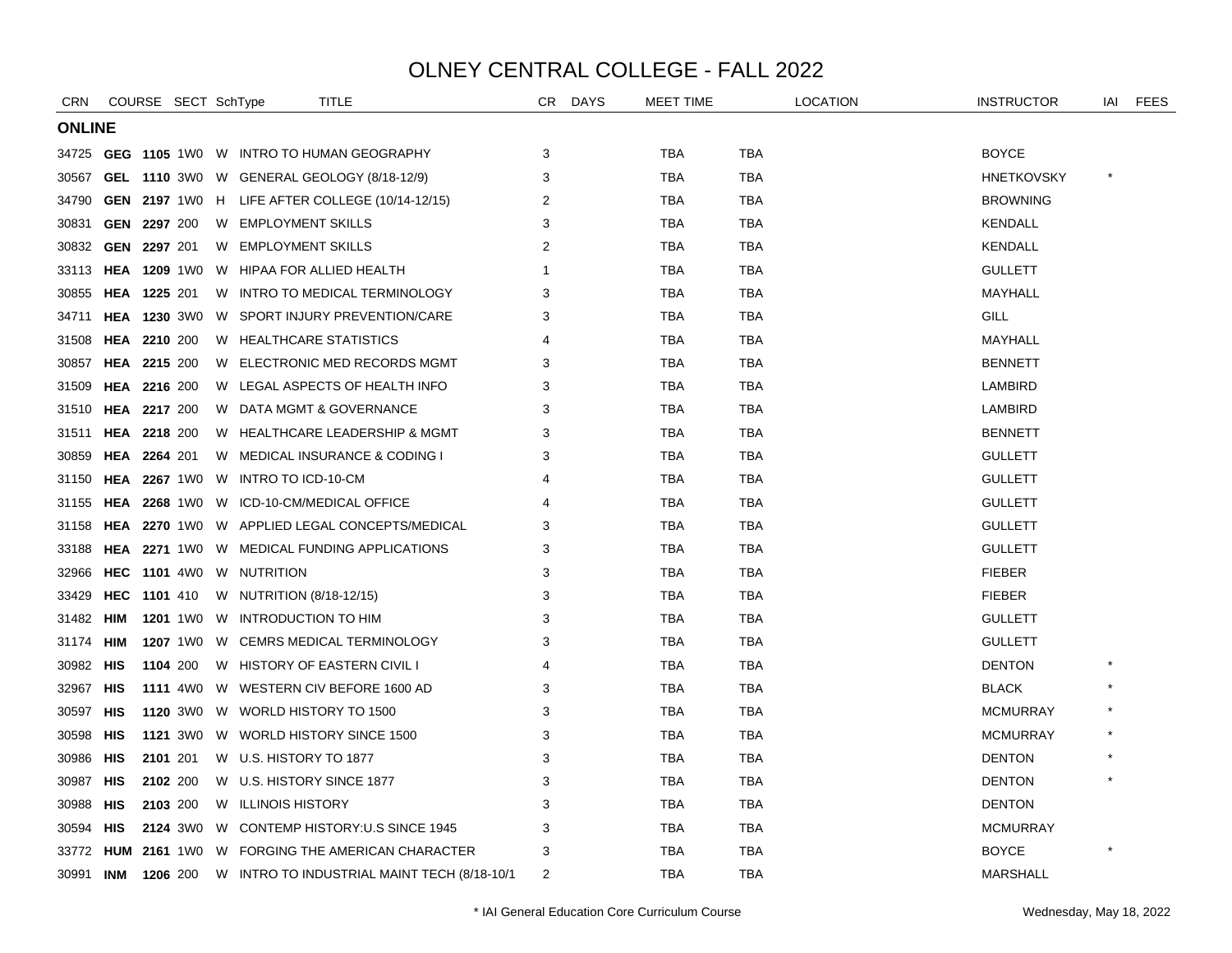| CRN              |            | COURSE SECT SchType | TITLE                                                         | CR | <b>DAYS</b> | <b>MEET TIME</b> |            | <b>LOCATION</b> | <b>INSTRUCTOR</b> | iai | <b>FEES</b> |
|------------------|------------|---------------------|---------------------------------------------------------------|----|-------------|------------------|------------|-----------------|-------------------|-----|-------------|
| <b>ONLINE</b>    |            |                     |                                                               |    |             |                  |            |                 |                   |     |             |
| 30992 INM        |            | 1210 200            | W BLUEPRINTS AND SCHEMATICS                                   | 3  |             | <b>TBA</b>       | <b>TBA</b> |                 | <b>MARSHALL</b>   |     |             |
| 30999            | INM        | 2210 200            | W OCCUPATIONAL SAFETY (OSHA) (10/14-12/15)                    | 2  |             | <b>TBA</b>       | <b>TBA</b> |                 | MARSHALL          |     |             |
| 33328            | INM        | 2228 200            | W LEAN MANUFACTURING                                          | 3  |             | TBA              | <b>TBA</b> |                 | MARSHALL          |     |             |
| 33059            | IST.       | 2203 200            | W CYBERSECURITY ESSENTIALS                                    | 3  |             | <b>TBA</b>       | <b>TBA</b> |                 | <b>WHITE</b>      |     |             |
| 33900            | <b>IST</b> | 2280 200            | W NETWORK SECURITY                                            | 3  |             | <b>TBA</b>       | <b>TBA</b> |                 | <b>WHITE</b>      |     |             |
| 34827            | JLM        | <b>1111</b> 4W0     | W SURVEY OF MASS MEDIA                                        | 3  |             | <b>TBA</b>       | TBA        |                 | <b>BLACK</b>      |     |             |
| 30077            | <b>LET</b> |                     | 2111 3W0 W CREATIVE WRITING                                   | 3  |             | <b>TBA</b>       | <b>TBA</b> |                 | <b>STAFF</b>      |     |             |
| 34552 <b>LIT</b> |            |                     | 2101 1WO W INTRODUCTION TO LITERATURE (10/14-12/15)           | 3  |             | <b>TBA</b>       | <b>TBA</b> |                 | <b>POORMAN</b>    |     |             |
| 34826 LIT        |            |                     | 2132 4W0 W WORLD LITERATURE SINCE 1620                        | 3  |             | <b>TBA</b>       | <b>TBA</b> |                 | WELLEN            |     |             |
| 31052 LIT        |            | 2135 200            | W WOMEN IN LITERATURE                                         | 3  |             | TBA              | TBA        |                 | <b>PAYNE</b>      |     |             |
| 33871            | <b>LIT</b> |                     | 2145 1WO H CHILDREN'S LITERATURE                              | 3  |             | <b>TBA</b>       | <b>TBA</b> |                 | <b>YORK</b>       |     |             |
| 31481            | <b>LIT</b> |                     | 2181 1W0 W MYTHOLOGY (10/14-12/15)                            | 3  |             | TBA              | TBA        |                 | <b>YORK</b>       |     |             |
| 32961 LIT        |            |                     | 2191 1W0 W INTRO TO AMERICAN FOLKLORE                         | 3  |             | TBA              | <b>TBA</b> |                 | <b>POORMAN</b>    |     |             |
| 30343 LSC        |            |                     | 1101 4W0 W GENERAL BIOLOGY I                                  |    |             | <b>TBA</b>       | <b>TBA</b> |                 | <b>HNETKOVSKY</b> |     |             |
| 30638            | <b>LSC</b> |                     | 1103 3W0 W GENERAL BOTANY                                     |    |             | <b>TBA</b>       | <b>TBA</b> |                 | <b>ROBB</b>       |     |             |
| 31025            | <b>LSC</b> | 1105 200            | W ENVIRONMENTAL BIOLOGY                                       | 4  |             | TBA              | TBA        |                 | <b>BERGBOWER</b>  |     |             |
| 30639            | LSC        |                     | 1106 3WO W INTRODUCTION TO BIOLOGY                            |    |             | TBA              | TBA        |                 | <b>ROBB</b>       |     |             |
| 30344            | <b>LSC</b> |                     | 2110 4W0 W GENERAL MICROBIOLOGY                               |    |             | <b>TBA</b>       | <b>TBA</b> |                 | <b>HNETKOVSKY</b> |     |             |
| 30345            | <b>LSC</b> |                     | 2111 4W0 W HUMAN ANATOMY & PHYSIOLOGY I                       |    |             | <b>TBA</b>       | TBA        |                 | <b>HNETKOVSKY</b> |     |             |
| 30346            |            |                     | <b>LSC</b> 2112 4W0 W HUMAN ANATOMY & PHYSIOLOGY II           |    |             | <b>TBA</b>       | <b>TBA</b> |                 | <b>HNETKOVSKY</b> |     |             |
| 34804            | LSC        |                     | 2114 1W0 W INTRO TO HUMAN PATHOPHYSIOLOGY                     | 3  |             | <b>TBA</b>       | TBA        |                 | <b>ROY</b>        |     |             |
| 30860            | <b>LSC</b> | 2264 200            | W ANATOMY FOR HEALTHCARE                                      | 3  |             | TBA              | TBA        |                 | <b>MATHEWS</b>    |     |             |
| 32413            | LSC        |                     | <b>2265</b> 1W0 W MEDICAL ASSISTING ANATOMY                   | 3  |             | <b>TBA</b>       | <b>TBA</b> |                 | <b>GULLETT</b>    |     |             |
| 31335            |            |                     | MAC 2203 1W0 W MANUFACTURING PROCESSES                        | 4  |             | TBA              | <b>TBA</b> |                 | LINDLEY           |     |             |
| 30539            |            |                     | MAN 2202 3W0 W LEADERSHIP                                     | 3  |             | <b>TBA</b>       | <b>TBA</b> |                 | CARTER            |     |             |
| 30862            |            | MED 2204 200        | W INTRO TO HEALTH INFORMATION                                 |    |             | <b>TBA</b>       | TBA        |                 | <b>LAMBIRD</b>    |     |             |
| 30057            |            |                     | MTH 1102 3W0 W COLLEGE ALGEBRA                                |    |             | <b>TBA</b>       | <b>TBA</b> |                 | <b>BROWN</b>      |     |             |
| 30058            |            |                     | <b>MTH 1103</b> 3W0 W LIBERAL ARTS MATH                       | 3  |             | <b>TBA</b>       | <b>TBA</b> |                 | <b>BROWN</b>      |     |             |
| 30059            |            |                     | <b>MTH 1104 3WO W QUANTITATIVE REASONING</b>                  | 3  |             | <b>TBA</b>       | TBA        |                 | <b>BROWN</b>      |     |             |
| 30060            |            |                     | MTH 1105 3W0 W TRIGONOMETRY                                   | 3  |             | <b>TBA</b>       | <b>TBA</b> |                 | <b>BROWN</b>      |     |             |
| 31431            |            |                     | <b>MTH 1121 1WO W MATHEMATICS FOR ELE. MAJORS</b>             |    |             | <b>TBA</b>       | TBA        |                 | <b>SCHUCKER</b>   |     |             |
|                  |            |                     | 34270 MTH 1121 110 W MATHEMATICS FOR ELE. MAJORS (8/18-12/15) | 4  |             | <b>TBA</b>       | <b>TBA</b> |                 | <b>SCHUCKER</b>   |     |             |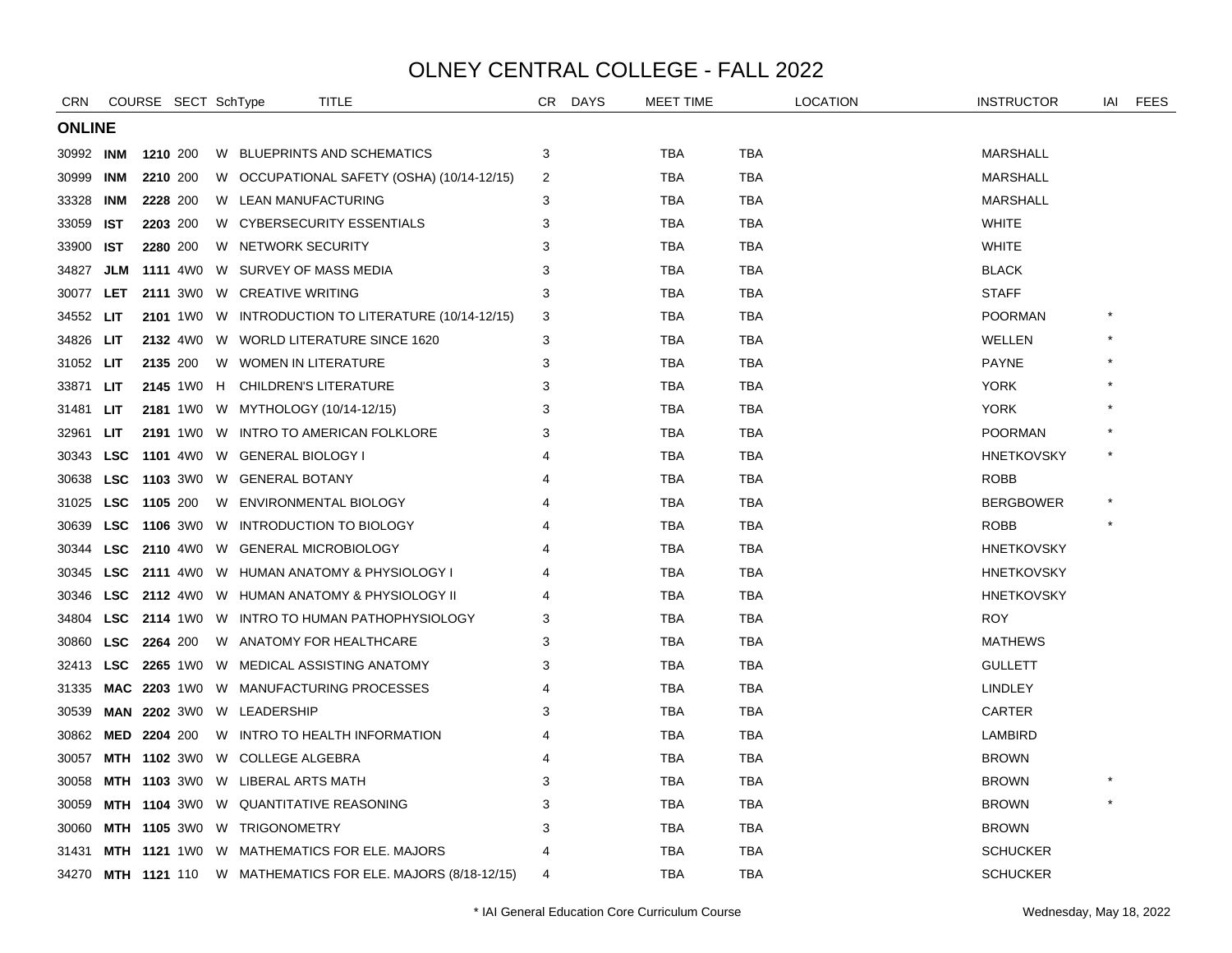| CRN           |            | COURSE SECT SchType   |   | <b>TITLE</b>                                             |                                                     | CR.            | <b>DAYS</b> | <b>MEET TIME</b> |            | <b>LOCATION</b> | <b>INSTRUCTOR</b>  | IAI | <b>FEES</b> |
|---------------|------------|-----------------------|---|----------------------------------------------------------|-----------------------------------------------------|----------------|-------------|------------------|------------|-----------------|--------------------|-----|-------------|
| <b>ONLINE</b> |            |                       |   |                                                          |                                                     |                |             |                  |            |                 |                    |     |             |
|               |            |                       |   |                                                          | 34831 MTH 1122 1W0 W GEOMETRY FOR ELEMENTARY MAJORS | 3              |             | TBA              | TBA        |                 | <b>SCHUCKER</b>    |     |             |
| 30061         |            |                       |   | <b>MTH 1131 3WO W INTRODUCTION TO STATISTICS</b>         |                                                     | 3              |             | <b>TBA</b>       | <b>TBA</b> |                 | <b>BROWN</b>       |     |             |
| 33051         |            | <b>MTH 1152 200</b>   |   | W APPLIED CALCULUS                                       |                                                     |                |             | <b>TBA</b>       | <b>TBA</b> |                 | <b>BOHNHOFF</b>    |     |             |
| 31075         |            | <b>MTH 1153 201</b>   |   | W STATISTICS                                             |                                                     | 3              |             | TBA              | TBA        |                 | <b>CUTRIGHT</b>    |     |             |
| 30062         |            |                       |   | MTH 1171 3W0 W CALC. & ANALYTIC GEOMETRY I               |                                                     | 5              |             | <b>TBA</b>       | <b>TBA</b> |                 | <b>BROWN</b>       |     |             |
| 32857         |            |                       |   | <b>MTH 1172 3WO W CALC. &amp; ANALYTIC GEOMETRY II</b>   |                                                     | 5              |             | <b>TBA</b>       | <b>TBA</b> |                 | <b>BROWN</b>       |     |             |
| 31446         |            |                       |   | MTH 1201 1W0 W TECHNICAL MATHEMATICS                     |                                                     | 3              |             | <b>TBA</b>       | <b>TBA</b> |                 | <b>MATTHEWS</b>    |     |             |
| 31448         |            |                       |   | <b>MTH 1203 1WO W MEDICAL ASSISTING MATH</b>             |                                                     | 2              |             | <b>TBA</b>       | <b>TBA</b> |                 | <b>GULLETT</b>     |     |             |
| 30064         |            |                       |   | <b>MTH 2173</b> 3W0 W CALC. & ANALYTIC GEOMETRY III      |                                                     |                |             | TBA              | TBA        |                 | <b>BROWN</b>       |     |             |
| 31193         |            | MUS 1101 202          |   | W MUSIC APPRECIATION                                     |                                                     | 3              |             | <b>TBA</b>       | <b>TBA</b> |                 | <b>PITTMAN</b>     |     |             |
| 31069         |            |                       |   | <b>MUS 1102 1WO W HISTORY OF AMERICAN MUSIC</b>          |                                                     | 3              |             | <b>TBA</b>       | <b>TBA</b> |                 | <b>PATILLA</b>     |     |             |
| 30250         |            |                       |   | <b>MUS</b> 1103 3W0 W MUSIC IN MULTICULTURAL AMERICA     |                                                     | 3              |             | TBA              | TBA        |                 | <b>STROUGHMATT</b> |     |             |
| 31296         |            | <b>PEG 1137 200</b>   |   | W FIRST AID & SAFETY EDUCATION                           |                                                     | 3              |             | TBA              | <b>TBA</b> |                 | <b>BARBEE</b>      |     |             |
| 30452         | PHI        |                       |   | 2101 1WO W INTRODUCTION TO ETHICS                        |                                                     | 3              |             | TBA              | TBA        |                 | <b>BOYCE</b>       |     |             |
| 31265         | PHI        |                       |   | 2141 1W0 W ETHICS IN MED. COMM.                          |                                                     | 3              |             | <b>TBA</b>       | <b>TBA</b> |                 | <b>ROY</b>         |     |             |
| 34852         | <b>PHL</b> |                       |   |                                                          | 1201 1W0 W FOUNDATIONS OF PHILANTHROPY (9/12-10/2)  | $\overline{1}$ |             | <b>TBA</b>       | <b>TBA</b> |                 | <b>RAYCRAFT</b>    |     |             |
| 34853         | PHL        |                       |   |                                                          | 1202 1W0 W FUNDRAISING FUNDAMENTALS (10/3-10/23)    | 2              |             | TBA              | TBA        |                 | <b>RAYCRAFT</b>    |     |             |
| 34854         |            |                       |   | <b>PHL 1203</b> 1W0 W GRANT WRITING BASICS (10/24-11/13) |                                                     | -1             |             | <b>TBA</b>       | <b>TBA</b> |                 | <b>RAYCRAFT</b>    |     |             |
| 33209         |            |                       |   | PHM 1201 1W0 L ORIENTATION TO PHARMACY TECH              |                                                     | 2              |             | TBA              | TBA        |                 | <b>POTTS</b>       |     | \$20.00     |
| 33210         |            | PHM 1202 1W0 L        |   | PHARMACOLOGY                                             |                                                     | $\overline{2}$ |             | <b>TBA</b>       | <b>TBA</b> |                 | <b>POTTS</b>       |     |             |
| 33211         |            | <b>PHM 1203 1W0 L</b> |   | PHARMACY CALCULATIONS                                    |                                                     | 2              |             | <b>TBA</b>       | <b>TBA</b> |                 | <b>POTTS</b>       |     |             |
| 33212         |            |                       |   | <b>PHM 1204 1WO H PHARMACY OPERATIONS</b>                |                                                     | 2              |             | TBA              | TBA        |                 | <b>POTTS</b>       |     | \$40.00     |
| 34120         |            |                       |   | <b>PHM 2202 1WO L CERTIFICATION REVIEW</b>               |                                                     | 2              |             | <b>TBA</b>       | <b>TBA</b> |                 | <b>POTTS</b>       |     |             |
| 32964         |            |                       |   | <b>PHY 1110 1WO W SURVEY OF PHYSICS</b>                  |                                                     | 4              |             | TBA              | TBA        |                 | <b>LOGSDON</b>     |     |             |
| 30576         |            |                       |   | PHY 1120 3W0 W PHYSICS I                                 |                                                     | 5              |             | <b>TBA</b>       | <b>TBA</b> |                 | <b>KING</b>        |     |             |
| 30581         | <b>PHY</b> |                       |   | 2110 3WO W GENERAL PHYSICS I                             |                                                     | 5              |             | <b>TBA</b>       | <b>TBA</b> |                 | <b>KING</b>        |     |             |
| 30599         | <b>PLS</b> |                       |   | 1101 3W0 W INTRO TO POLITICAL SCIENCE                    |                                                     | 3              |             | TBA              | TBA        |                 | <b>MCMURRAY</b>    |     |             |
| 31127         |            | <b>PLS 2101 200</b>   |   | W GOVERNMENT OF THE U.S.                                 |                                                     | 3              |             | <b>TBA</b>       | <b>TBA</b> |                 | <b>DENTON</b>      |     |             |
| 32421         |            | <b>PLS</b> 2101 201   |   |                                                          | W GOVERNMENT OF THE U.S. (10/14-12/15)              | 3              |             | TBA              | TBA        |                 | <b>DENTON</b>      |     |             |
| 34838         |            | <b>PLS</b> 2105 4W0   |   | W POLITICAL ASSASSINATIONS                               |                                                     | 3              |             | TBA              | TBA        |                 | <b>BLACK</b>       |     |             |
| 30923         | <b>PRE</b> | 0420 200              | W | INTERMEDIATE ALGEBRA                                     |                                                     |                |             | <b>TBA</b>       | <b>TBA</b> |                 | <b>CUTRIGHT</b>    |     |             |
|               |            | 31135 PSY 1101 203    |   | W GENERAL PSYCHOLOGY I                                   |                                                     | 3              |             | <b>TBA</b>       | <b>TBA</b> |                 | <b>HORTIN</b>      |     |             |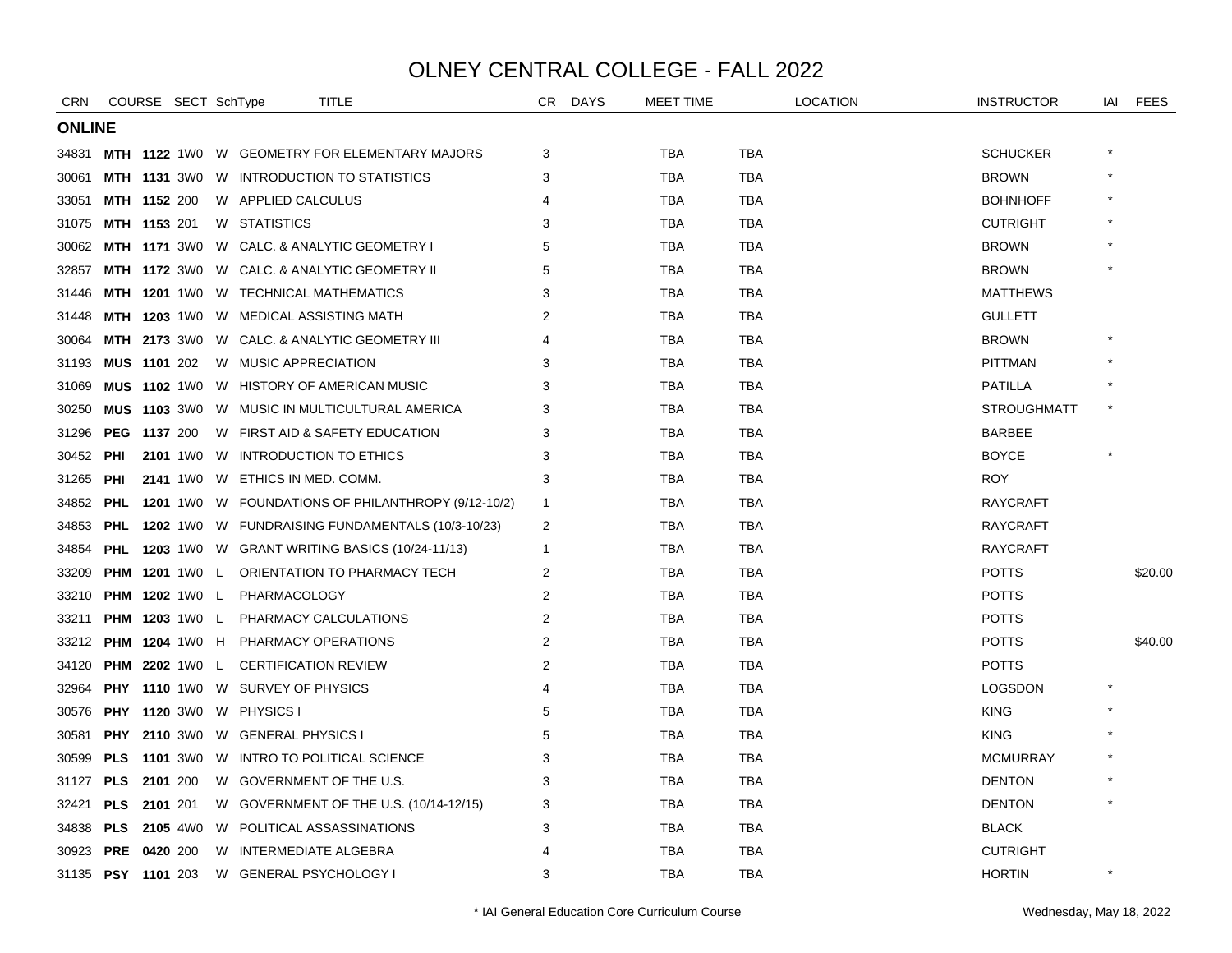| CRN                       |                     |                     | COURSE SECT SchType |    | TITLE                                                   | CR | DAYS      | <b>MEET TIME</b> | <b>LOCATION</b>                         | <b>INSTRUCTOR</b> | IAI | FEES    |  |  |
|---------------------------|---------------------|---------------------|---------------------|----|---------------------------------------------------------|----|-----------|------------------|-----------------------------------------|-------------------|-----|---------|--|--|
|                           | <b>ONLINE</b>       |                     |                     |    |                                                         |    |           |                  |                                         |                   |     |         |  |  |
| 31140 <b>PSY 1101</b> 204 |                     |                     |                     |    | W GENERAL PSYCHOLOGY I                                  | 3  |           | TBA              | TBA                                     | <b>HORTIN</b>     |     |         |  |  |
| 33471                     |                     | PSY 1101 205        |                     |    | W GENERAL PSYCHOLOGY I                                  | 3  |           | <b>TBA</b>       | <b>TBA</b>                              | <b>HORTIN</b>     |     |         |  |  |
| 34095                     | <b>PSY 1101</b> 213 |                     |                     |    | W GENERAL PSYCHOLOGY I (8/18-12/15)                     | 3  |           | TBA              | TBA                                     | <b>HORTIN</b>     |     |         |  |  |
| 34859                     |                     | <b>PSY 1108 1W0</b> |                     |    | W PSYCHOLOGICAL ASPECTS OF AGING                        | 3  |           | TBA              | TBA                                     | <b>THORSEN</b>    |     |         |  |  |
| 33867                     |                     | <b>PSY 2104 1W0</b> |                     | W. | CHILD PSYCHOLOGY                                        | 3  |           | <b>TBA</b>       | <b>TBA</b>                              | <b>THORSEN</b>    |     |         |  |  |
| 31346                     |                     |                     |                     |    | PSY 2107 1W0 W SOCIAL PSYCHOLOGY                        | 3  |           | TBA              | TBA                                     | <b>GAINES</b>     |     |         |  |  |
| 31149                     |                     | <b>PSY 2109 202</b> |                     |    | W HUMAN GROWTH AND DEVELOPMENT                          | 3  |           | <b>TBA</b>       | <b>TBA</b>                              | <b>HORTIN</b>     |     |         |  |  |
| 31271                     |                     | <b>PSY 2109 203</b> |                     |    | W HUMAN GROWTH AND DEVELOPMENT                          | 3  |           | TBA              | TBA                                     | <b>HORTIN</b>     |     |         |  |  |
| 31355                     | <b>PTT</b>          |                     | 1200 1W0 L          |    | INTRO TO PROCESS TECHNOLOGY                             | 3  |           | TBA              | TBA                                     | <b>LINDLEY</b>    |     |         |  |  |
| 31356                     | <b>PTT</b>          |                     | 2205 1W0 L          |    | PTECH QUALITY CONTROL                                   | 3  |           | TBA              | TBA                                     | <b>LINDLEY</b>    |     |         |  |  |
| 32457                     |                     | <b>REM 0422 202</b> |                     |    | W MATH LITERACY (10/14-12/15)                           |    |           | <b>TBA</b>       | <b>TBA</b>                              | <b>BENSON</b>     |     |         |  |  |
| 34723                     |                     | <b>REM 0422 201</b> |                     |    | W MATH LITERACY                                         |    |           | <b>TBA</b>       | <b>TBA</b>                              | <b>BENSON</b>     |     |         |  |  |
| 31349                     |                     | <b>SOC 2101 1W0</b> |                     |    | W PRINCIPLES OF SOCIOLOGY                               | 3  |           | TBA              | TBA                                     | <b>THORSEN</b>    |     |         |  |  |
| 31429                     |                     | <b>SOC 2102 202</b> |                     |    | W SOCIAL PROBLEMS AND TRENDS                            | 3  |           | <b>TBA</b>       | <b>TBA</b>                              | <b>DENTON</b>     |     |         |  |  |
| 32420                     | <b>SOC 2102 201</b> |                     |                     |    | W SOCIAL PROBLEMS AND TRENDS (10/14-12/15)              | 3  |           | TBA              | TBA                                     | <b>DENTON</b>     |     |         |  |  |
| 31277                     |                     |                     |                     |    | SOC 2103 1W0 W MARRIAGE & FAMILY                        | 3  |           | TBA              | <b>TBA</b>                              | <b>THORSEN</b>    |     |         |  |  |
| 31351                     |                     |                     |                     |    | SOC 2104 1W0 W DEATH & DYING                            | 3  |           | TBA              | TBA                                     | <b>THORSEN</b>    |     |         |  |  |
| 33961                     | <b>SPE</b>          |                     |                     |    | 1101 3W0 W FUND. OF EFFECTIVE SPEAKING                  | 3  |           | TBA              | TBA                                     | <b>MCDONALD</b>   |     |         |  |  |
| 33515                     |                     |                     |                     |    | <b>SPM 1101 4W0 W INTRO TO SPORT MANAGEMENT</b>         | 3  |           | <b>TBA</b>       | <b>TBA</b>                              | <b>BRENNEMAN</b>  |     |         |  |  |
| 34265                     |                     | SPM 1101 410        |                     |    | W INTRO TO SPORT MANAGEMENT (8/18-12/15)                | 3  |           | TBA              | TBA                                     | <b>BRENNEMAN</b>  |     |         |  |  |
| 33271                     |                     |                     |                     |    | <b>SPM 1111 3W0 W SPORTS AND SOCIETY (10/14-12/15)</b>  | 3  |           | <b>TBA</b>       | <b>TBA</b>                              | <b>MCMURRAY</b>   |     |         |  |  |
| 33252                     |                     |                     |                     |    | <b>SPM 2101 1WO W SPORT COMMUNICATION</b>               | 3  |           | TBA              | TBA                                     | <b>BROWNING</b>   |     |         |  |  |
| 30350                     |                     |                     |                     |    | <b>SPN 1111 4WO W ELEMENTARY SPANISH I</b>              |    |           | TBA              | TBA                                     | <b>CURRIE</b>     |     |         |  |  |
| 33425                     |                     |                     |                     |    | <b>SPN 1111</b> 410 W ELEMENTARY SPANISH I (8/18-12/15) |    |           | TBA              | TBA                                     | <b>CURRIE</b>     |     |         |  |  |
| 30351                     |                     |                     |                     |    | SPN 1121 4W0 W ELEMENTARY SPANISH II                    |    |           | <b>TBA</b>       | <b>TBA</b>                              | <b>CURRIE</b>     |     |         |  |  |
| 34828                     |                     |                     |                     |    | <b>SPN 2112 1WO W INTERMEDIATE SPANISH I</b>            |    |           | <b>TBA</b>       | <b>TBA</b>                              | <b>MINIER</b>     |     |         |  |  |
| 34829                     |                     |                     |                     |    | <b>SPN 2121 1WO C INTERMEDIATE SPANISH II</b>           |    |           | TBA              | TBA                                     | <b>MINIER</b>     |     |         |  |  |
|                           |                     |                     |                     |    | 30504 TEL 1275 1W0 W ESSENTIAL COMPUTER SKILLS          | 2  |           | <b>TBA</b>       | <b>TBA</b>                              | <b>STAFF</b>      |     |         |  |  |
|                           |                     |                     |                     | L  |                                                         |    |           | TBA              | TBA                                     |                   |     |         |  |  |
| <b>RADIOGRAPHY</b>        |                     |                     |                     |    |                                                         |    |           |                  |                                         |                   |     |         |  |  |
|                           |                     |                     |                     |    | 31152 RAD 1201 520 C INTRO TO RAD AND PATIENT CARE      | 4  | <b>MW</b> |                  | 12:30 PM - 2:20 PM WATTLEWORTH HALL 115 | <b>OCHS</b>       |     | \$57.15 |  |  |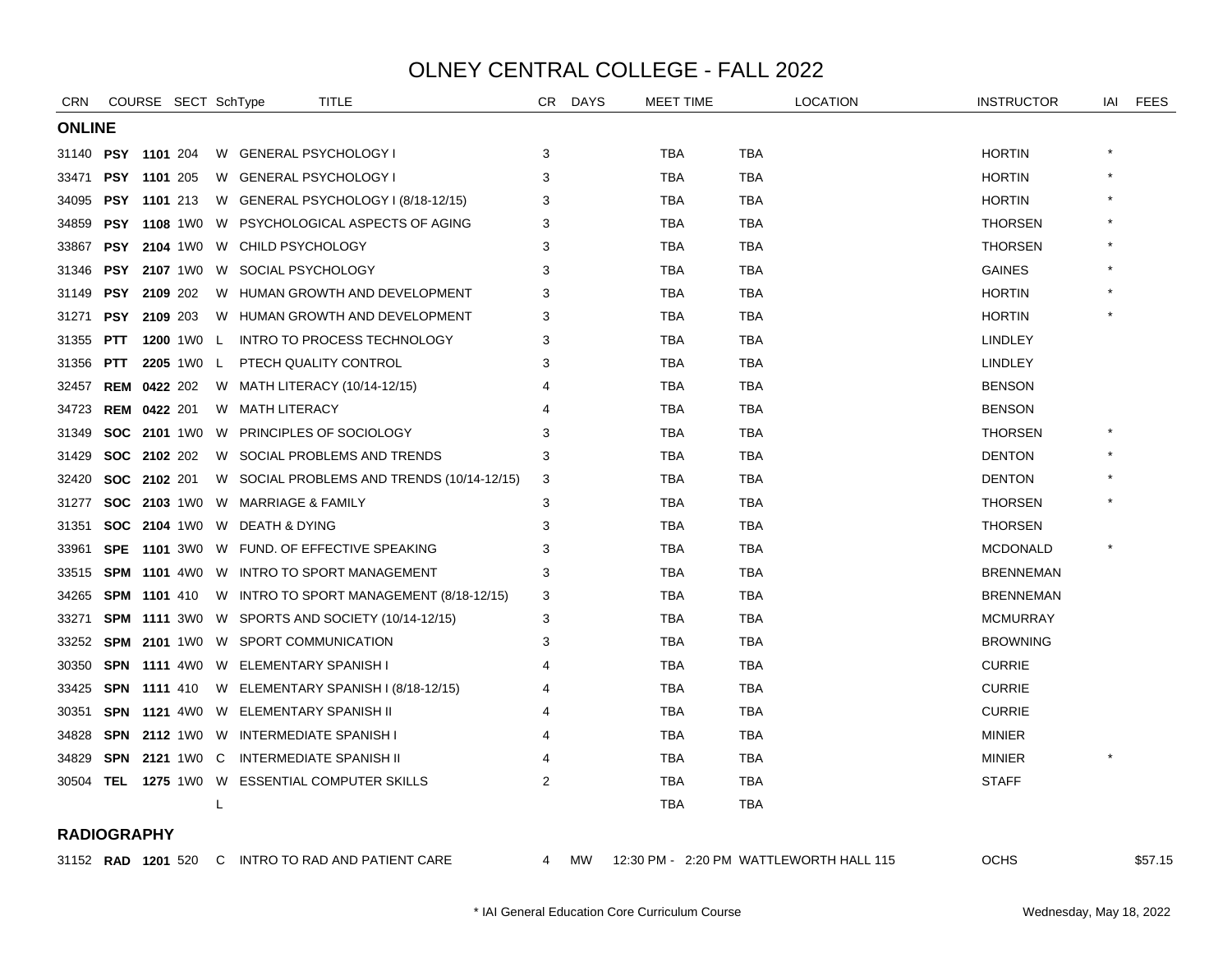| CRN   | COURSE SECT SchType          |              | <b>TITLE</b>                                |                | CR DAYS      | MEET TIME                  | <b>LOCATION</b>                          | <b>INSTRUCTOR</b> | IAI | <b>FEES</b> |
|-------|------------------------------|--------------|---------------------------------------------|----------------|--------------|----------------------------|------------------------------------------|-------------------|-----|-------------|
|       | <b>RADIOGRAPHY</b>           |              |                                             |                |              |                            |                                          |                   |     |             |
|       | 31153 <b>RAD 1204</b> 520    |              | C RADIOGRAPHIC PROCEDURES I                 | 4              | М            |                            | 9:00 AM - 11:50 AM WATTLEWORTH HALL 115  | RAUCH             |     |             |
|       |                              | С            |                                             |                | W            |                            | 8:00 AM - 9:50 AM WATTLEWORTH HALL 116   |                   |     |             |
|       |                              | C            |                                             |                | W            |                            | 10:00 AM - 11:50 AM WATTLEWORTH HALL 116 |                   |     |             |
|       | 31167 RAD 1204 521           | $\mathsf{C}$ | RADIOGRAPHIC PROCEDURES I                   | 4              | м            |                            | 9:00 AM - 11:50 AM WATTLEWORTH HALL 115  | <b>RAUCH</b>      |     |             |
|       |                              | C            |                                             |                | W            |                            | 2:30 PM - 4:20 PM WATTLEWORTH HALL 116   |                   |     |             |
|       | 31212 RAD 1204 522           | C            | RADIOGRAPHIC PROCEDURES I                   | 4              | M            |                            | 9:00 AM - 11:50 AM WATTLEWORTH HALL 115  | <b>RAUCH</b>      |     |             |
| 31205 | <b>RAD 1206 520</b>          | B            | APPLIED CLINICAL RADIOLOGY I                | 2              |              | <b>TBA</b>                 | <b>CLINICAL</b>                          | <b>OCHS</b>       |     | \$140.00    |
|       | 31402 <b>RAD 2222</b> 520    | L.           | IMAGE PRODUCTION & EVALUATION               | 4              | T            |                            | 12:30 PM - 4:20 PM WATTLEWORTH HALL 115  | <b>RAUCH</b>      |     | \$57.15     |
|       | 31403 <b>RAD 2227</b> 520    | C            | RADIOGRAPHIC PROCEDURES III                 | 4              | $\mathsf{T}$ |                            | 9:00 AM - 11:50 AM WATTLEWORTH HALL 115  | <b>RAUCH</b>      |     |             |
|       |                              | C            |                                             |                | R            |                            | 8:00 AM - 9:50 AM WATTLEWORTH HALL 116   |                   |     |             |
|       | 31408 RAD 2227 521           | C            | RADIOGRAPHIC PROCEDURES III                 | 4              | $\top$       |                            | 9:00 AM - 11:50 AM WATTLEWORTH HALL 115  | <b>RAUCH</b>      |     |             |
|       |                              | С            |                                             |                | R            |                            | 10:00 AM - 11:50 AM WATTLEWORTH HALL 116 |                   |     |             |
|       | 33082 <b>RAD 2227</b> 522    | $\mathbf{C}$ | RADIOGRAPHIC PROCEDURES III                 | 4              | $\mathsf{T}$ |                            | 9:00 AM - 11:50 AM WATTLEWORTH HALL 115  | <b>RAUCH</b>      |     |             |
|       |                              | C            |                                             |                | R            |                            | 4:30 PM - 6:20 PM WATTLEWORTH HALL 116   |                   |     |             |
| 31401 | <b>RAD 2228 520</b>          | $\mathsf{L}$ | RADIATION BIOLOGY & PROTECTION              | 4              | R            |                            | 12:30 PM - 4:20 PM WATTLEWORTH HALL 115  | <b>OCHS</b>       |     |             |
|       | 31411 RAD 2246 520           |              | B APPLIED CLINICAL RADIOLOGY IV             | 3              | <b>MWF</b>   | 8:00 AM - 4:00 PM CLINICAL |                                          | <b>OCHS</b>       |     | \$150.00    |
|       | 32514 RAD 2298 520           |              | L TOPICS/ISSUES IN RADIOGRAPHY              | $\overline{1}$ |              | <b>TBA</b>                 | <b>TBA</b>                               | <b>RAUCH</b>      |     |             |
|       | <b>SCIENCE-SEE IAI NOTES</b> |              |                                             |                |              |                            |                                          |                   |     |             |
|       |                              |              | 30867 CHM 1120 200 C INTRODUCTORY CHEMISTRY | 5              | WF           |                            | 9:00 AM - 10:50 AM WATTLEWORTH HALL 107  | <b>LINEBERRY</b>  |     |             |
|       |                              | C            |                                             |                | м            |                            | 9:00 AM - 10:50 AM WATTLEWORTH HALL 301  |                   |     |             |
|       | 30869 CHM 1130 200           |              | C GENERAL CHEMISTRY I                       |                | 5 MTWF       |                            | 12:00 PM - 12:50 PM WATTLEWORTH HALL 107 | <b>LINEBERRY</b>  |     |             |
|       |                              | C            |                                             |                | R            |                            | 9:00 AM - 10:50 AM WATTLEWORTH HALL 301  |                   |     |             |
| 34737 | CHM 1130 201                 | C            | <b>GENERAL CHEMISTRY I</b>                  |                | 5 MTWF       |                            | 1:00 PM - 1:50 PM WATTLEWORTH HALL 107   | <b>LINEBERRY</b>  |     | \$10.00     |
| 34737 | CHM 1130 201                 | C.           | <b>GENERAL CHEMISTRY I</b>                  | 5              | R            |                            | 1:00 PM - 2:50 PM WATTLEWORTH HALL 301   | LINEBERRY         |     | \$10.00     |
|       | 34734 CHM 1132 200           | C.           | <b>GENERAL CHEMISTRY II</b>                 |                | 5 MTWF       |                            | 2:00 PM - 2:50 PM WATTLEWORTH HALL 107   | LINEBERRY         |     | \$10.00     |
|       |                              | С            |                                             |                | R            |                            | 11:00 AM - 12:50 PM WATTLEWORTH HALL 301 |                   |     |             |
|       |                              |              |                                             |                | $\mathsf{T}$ |                            | 7:30 AM - 9:20 AM WATTLEWORTH HALL 301   |                   |     |             |
| 30871 | CHM 2120 200                 | C.           | ORGANIC CHEMISTRY                           |                | 5 MWRF       |                            | 8:00 AM - 8:50 AM WATTLEWORTH HALL 107   | <b>LINEBERRY</b>  |     |             |
| 31102 | GEL 1110 200                 | C.           | <b>GENERAL GEOLOGY</b>                      | 3              | MWF          |                            | 11:00 AM - 11:50 AM WATTLEWORTH HALL 107 | <b>LINEBERRY</b>  |     |             |
| 34883 | GEL 1110 210                 |              | C GENERAL GEOLOGY (8/18-12/15)              | 3              | MWF          |                            | 11:00 AM - 11:50 AM WATTLEWORTH HALL 107 | <b>LINEBERRY</b>  |     |             |
|       | 31010 LSC 1101 201           |              | C GENERAL BIOLOGY I                         |                | MWF          |                            | 9:00 AM - 9:50 AM WATTLEWORTH HALL 303   | <b>SHORT</b>      |     | \$10.00     |
|       |                              | C            |                                             |                | $\top$       |                            | 1:00 PM - 2:50 PM WATTLEWORTH HALL 304   |                   |     |             |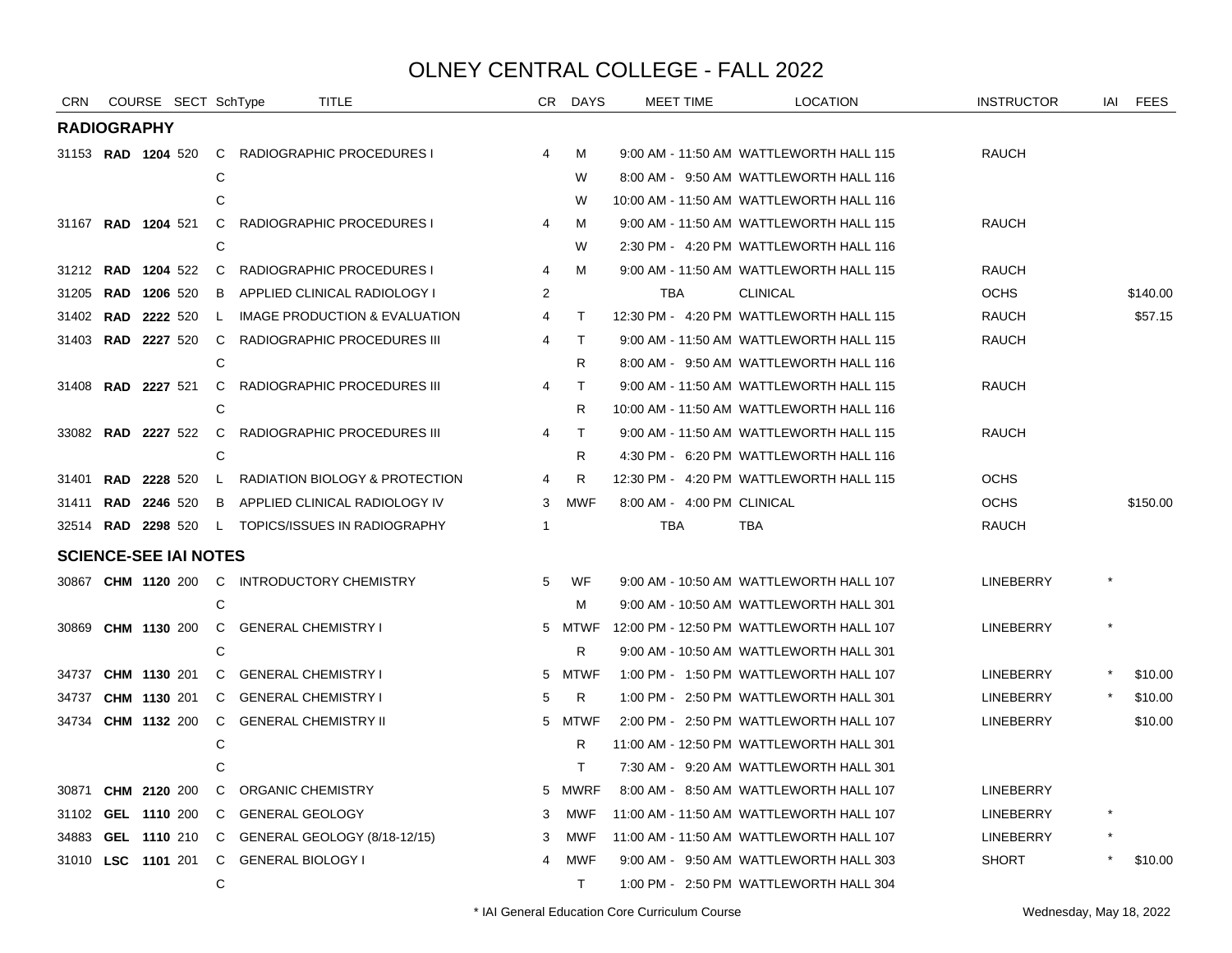| <b>CRN</b> | COURSE SECT SchType          |                |                                        | <b>TITLE</b>                            |                | CR DAYS    | <b>MEET TIME</b> | <b>LOCATION</b>                          | <b>INSTRUCTOR</b> | IAI | <b>FEES</b> |
|------------|------------------------------|----------------|----------------------------------------|-----------------------------------------|----------------|------------|------------------|------------------------------------------|-------------------|-----|-------------|
|            | <b>SCIENCE-SEE IAI NOTES</b> |                |                                        |                                         |                |            |                  |                                          |                   |     |             |
|            |                              |                | 31012 LSC 1101 202 C GENERAL BIOLOGY I |                                         | 4              | MWF        |                  | 11:00 AM - 11:50 AM WATTLEWORTH HALL 303 | <b>SHORT</b>      |     | \$10.00     |
|            |                              | C              |                                        |                                         |                | R          |                  | 8:00 AM - 9:50 AM WATTLEWORTH HALL 304   |                   |     |             |
|            |                              |                | 31016 LSC 1101 203 C GENERAL BIOLOGY I |                                         | 4              | MWF        |                  | 2:00 PM - 2:50 PM WATTLEWORTH HALL 211   | <b>MATHEWS</b>    |     | \$10.00     |
|            |                              | C              |                                        |                                         |                | R.         |                  | 1:00 PM - 2:50 PM WATTLEWORTH HALL 211   |                   |     |             |
|            | 34732 LSC 1103 200           | H              |                                        | GENERAL BOTANY (10/14-12/15)            | 4              | MWF        |                  | 10:00 AM - 11:50 AM WATTLEWORTH HALL 304 | <b>BERGBOWER</b>  |     |             |
|            | 33146 LSC 1104 200           | H              |                                        | GENERAL ZOOLOGY (8/18-10/13)            | 4              | <b>MWF</b> |                  | 10:00 AM - 11:50 AM WATTLEWORTH HALL 211 | <b>BERGBOWER</b>  |     |             |
|            | 31028 LSC 1106 200           | C              |                                        | INTRODUCTION TO BIOLOGY                 | 4              | MWF        |                  | 9:00 AM - 9:50 AM WATTLEWORTH HALL 203   | <b>BERGBOWER</b>  |     |             |
|            |                              | C              |                                        |                                         |                | R.         |                  | 10:00 AM - 11:50 AM WATTLEWORTH HALL 304 |                   |     |             |
|            | 30880 LSC 1198 200           |                |                                        | L TOPICS/ISSUES LIFE SCIENCES           | $\mathbf 1$    |            | <b>TBA</b>       | <b>WATTLEWORTH HALL 115</b>              | <b>OCHS</b>       |     |             |
| 31029      | LSC 2110 200                 | $\mathsf{C}$   |                                        | <b>GENERAL MICROBIOLOGY</b>             | 4              | <b>MWF</b> |                  | 1:00 PM - 1:50 PM WATTLEWORTH HALL 203   | <b>BERGBOWER</b>  |     | \$10.00     |
|            |                              | C              |                                        |                                         |                | R          |                  | 1:00 PM - 2:50 PM WATTLEWORTH HALL 304   |                   |     |             |
|            | 31030 LSC 2111 200           |                |                                        | C HUMAN ANATOMY & PHYSIOLOGY I          | 4              | <b>MWF</b> |                  | 8:00 AM - 8:50 AM WATTLEWORTH HALL 211   | <b>MATHEWS</b>    |     | \$10.00     |
|            |                              | C              |                                        |                                         |                | R          |                  | 8:00 AM - 9:50 AM WATTLEWORTH HALL 211   |                   |     |             |
|            | 31031 LSC 2111 201           |                |                                        | C HUMAN ANATOMY & PHYSIOLOGY I          | $\overline{4}$ | MWF        |                  | 9:00 AM - 9:50 AM WATTLEWORTH HALL 211   | <b>MATHEWS</b>    |     | \$10.00     |
|            |                              | C              |                                        |                                         |                | T.         |                  | 8:00 AM - 9:50 AM WATTLEWORTH HALL 211   |                   |     |             |
|            | 31034 LSC 2111 202           | $\overline{C}$ |                                        | <b>HUMAN ANATOMY &amp; PHYSIOLOGY I</b> | 4              | MWF        |                  | 12:00 PM - 12:50 PM WATTLEWORTH HALL 211 | <b>MATHEWS</b>    |     | \$10.00     |
|            |                              | C              |                                        |                                         |                | R          |                  | 10:00 AM - 11:50 AM WATTLEWORTH HALL 211 |                   |     |             |
|            | 31045 LSC 2112 201           | C.             |                                        | HUMAN ANATOMY & PHYSIOLOGY II           | 4              | <b>MWF</b> |                  | 1:00 PM - 1:50 PM WATTLEWORTH HALL 211   | <b>MATHEWS</b>    |     | \$10.00     |
|            |                              | C              |                                        |                                         |                | T.         |                  | 1:00 PM - 2:50 PM WATTLEWORTH HALL 211   |                   |     |             |
|            | 33860 LSC 2112 200           |                |                                        | C HUMAN ANATOMY & PHYSIOLOGY II         | $\overline{4}$ | MWF        |                  | 10:00 AM - 10:50 AM WATTLEWORTH HALL 303 | <b>SHORT</b>      |     | \$10.00     |
|            |                              | C              |                                        |                                         |                | T.         |                  | 10:00 AM - 11:50 AM WATTLEWORTH HALL 211 |                   |     |             |
|            | 31108 PHY 1120 200           |                | H PHYSICS I                            |                                         | 5              | <b>MWF</b> |                  | 8:00 AM - 8:50 AM WATTLEWORTH HALL 302   | <b>MASON</b>      |     |             |
|            |                              | H              |                                        |                                         |                | м          |                  | 2:00 PM - 3:50 PM WATTLEWORTH HALL 302   |                   |     |             |
|            | 31570 PHY 2112 200           | H              | <b>GENERAL PHYSICS II</b>              |                                         | 5              | <b>MWF</b> |                  | 9:00 AM - 9:50 AM WATTLEWORTH HALL 302   | <b>MASON</b>      |     |             |
|            |                              | H              |                                        |                                         |                | м          |                  | 5:00 PM - 6:50 PM WATTLEWORTH HALL 302   |                   |     |             |
| 31571      | PHY 2120 200                 |                |                                        | L ANALYTICAL MECH I (STATICS)           | 3              | MWF        |                  | 12:00 PM - 12:50 PM WATTLEWORTH HALL 302 | <b>MASON</b>      |     |             |
|            | 34742 <b>PSC 1101</b> 200    | H              |                                        | <b>INTRO TO PHYSICAL SCIENCE</b>        | 4              | T.         |                  | 10:00 AM - 11:50 AM WATTLEWORTH HALL 301 | <b>URFER</b>      |     |             |
|            | 34742 PSC 1101 200           | H              |                                        | <b>INTRO TO PHYSICAL SCIENCE</b>        | 4              | T.         |                  | 10:00 AM - 11:50 AM WATTLEWORTH HALL 302 | <b>URFER</b>      |     |             |
|            |                              | H              |                                        |                                         |                |            | TBA              | <b>TBA</b>                               |                   |     |             |
| 31125      | <b>PSC 1111 200</b>          | $\mathsf{L}$   |                                        | <b>INTRODUCTION TO ASTRONOMY</b>        | 3              | <b>MWF</b> |                  | 10:00 AM - 10:50 AM WATTLEWORTH HALL 302 | <b>MASON</b>      |     |             |
|            | 31048 LSC 1101 230           |                | C GENERAL BIOLOGY I                    |                                         | 4              | T.         |                  | 6:00 PM - 8:50 PM WATTLEWORTH HALL 303   | <b>SHORT</b>      |     |             |
|            |                              | C              |                                        |                                         |                | R          |                  | 6:00 PM - 8:50 PM WATTLEWORTH HALL 304   |                   |     |             |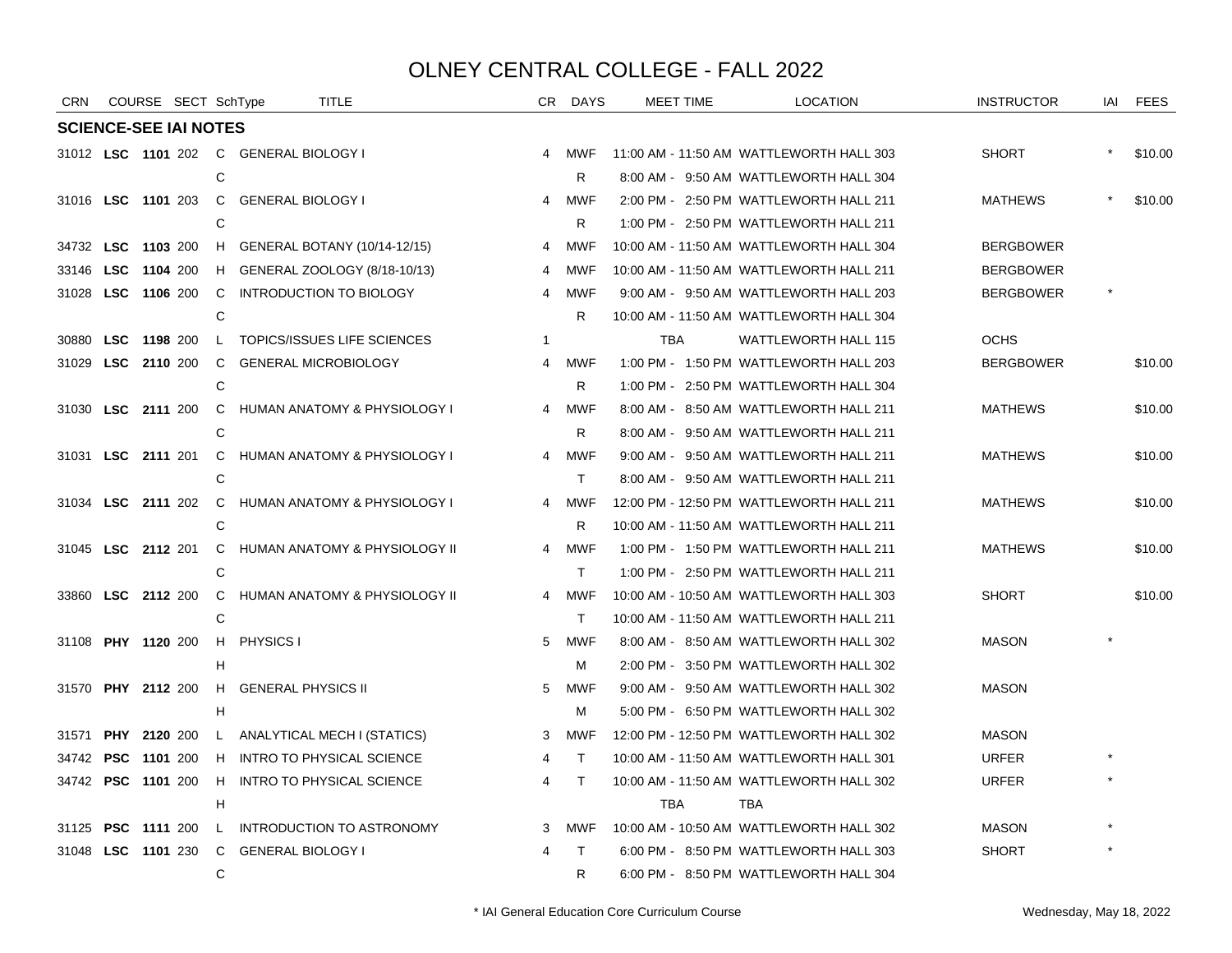| <b>CRN</b> |            | COURSE SECT SchType       |              |                              | <b>TITLE</b>                      | CR. | <b>DAYS</b> | <b>MEET TIME</b> | <b>LOCATION</b>                              | <b>INSTRUCTOR</b> | IAI | <b>FEES</b> |
|------------|------------|---------------------------|--------------|------------------------------|-----------------------------------|-----|-------------|------------------|----------------------------------------------|-------------------|-----|-------------|
|            |            | <b>SIGN LANGUAGE</b>      |              |                              |                                   |     |             |                  |                                              |                   |     |             |
|            |            | 31418 HEA 1201 230        |              |                              | L CONVERSATIONAL SIGN LANGUAGE I  | 3   | R           |                  | 6:00 PM - 8:50 PM WATTLEWORTH HALL 110       | <b>REYNOLDS</b>   |     |             |
|            |            |                           |              | SOCIAL SCIENCE-SEE IAI NOTES |                                   |     |             |                  |                                              |                   |     |             |
|            |            | 30940 <b>ECN 2101</b> 200 | $\mathsf{L}$ |                              | PRINCIPLES OF MACROECONOMICS      | 3   | TR          |                  | 9:30 AM - 10:45 AM WATTLEWORTH HALL 102      | KENDALL           |     |             |
|            |            | 34862 ECN 2101 250        | $\mathbf{I}$ |                              | PRINCIPLES OF MACROECONOMICS      | 3   |             | <b>TBA</b>       | TBA                                          | KENDALL           |     |             |
| 30941      |            | <b>ECN 2102 200</b>       | L.           |                              | PRINCIPLES OF MICROECONOMICS      | 3   | TR          |                  | 8:00 AM - 9:15 AM WATTLEWORTH HALL 102       | KENDALL           |     |             |
| 30984 HIS  |            | 1120 200                  | L.           | WORLD HISTORY TO 1500        |                                   | 3   | <b>TR</b>   |                  | 9:30 AM - 10:45 AM WATTLEWORTH HALL 103      | <b>DENTON</b>     |     |             |
| 30985 HIS  |            | 2101 200                  | L.           | U.S. HISTORY TO 1877         |                                   | 3   | <b>MWF</b>  |                  | 10:00 AM - 10:50 AM WATTLEWORTH HALL 103     | <b>DENTON</b>     |     |             |
| 31128      | <b>PLS</b> | 2105 200                  | L.           |                              | POLITICAL ASSASSINATIONS          | 3   | <b>TR</b>   |                  | 11:00 AM - 12:15 PM WATTLEWORTH HALL 103     | <b>DENTON</b>     |     |             |
| 31130      |            | PSY 1101 200              | L.           |                              | <b>GENERAL PSYCHOLOGY I</b>       | 3   | <b>TR</b>   |                  | 9:30 AM - 10:45 AM WATTLEWORTH HALL 105      | <b>HORTIN</b>     |     |             |
| 31132      |            | <b>PSY 1101 201</b>       | L.           |                              | <b>GENERAL PSYCHOLOGY I</b>       | 3   | <b>MWF</b>  |                  | 10:00 AM - 10:50 AM WATTLEWORTH HALL 105     | <b>HORTIN</b>     |     |             |
| 31133      |            | PSY 1101 202              | L            | <b>GENERAL PSYCHOLOGY I</b>  |                                   | 3   | <b>MWF</b>  |                  | 1:00 PM - 1:50 PM WATTLEWORTH HALL 105       | <b>HORTIN</b>     |     |             |
| 34885      |            | <b>PSY 1101 211</b>       | L.           |                              | GENERAL PSYCHOLOGY I (8/18-12/15) | 3   | <b>MWF</b>  |                  | 10:00 AM - 10:50 AM WATTLEWORTH HALL 105     | <b>HORTIN</b>     |     |             |
| 31141      |            | PSY 2107 200              | L.           | SOCIAL PSYCHOLOGY            |                                   | 3   | <b>MWF</b>  |                  | 9:00 AM - 9:50 AM WATTLEWORTH HALL 105       | <b>HORTIN</b>     |     |             |
| 31145      |            | <b>PSY 2109 200</b>       | L.           |                              | HUMAN GROWTH AND DEVELOPMENT      | 3   | <b>MWF</b>  |                  | 11:00 AM - 11:50 AM WATTLEWORTH HALL 105     | <b>HORTIN</b>     |     |             |
| 31147      |            | PSY 2109 201              | L.           |                              | HUMAN GROWTH AND DEVELOPMENT      | 3   | TR          |                  | 11:00 AM - 12:15 PM WATTLEWORTH HALL 105     | <b>HORTIN</b>     |     |             |
| 31419      |            | SOC 1108 200              | L.           |                              | RACE AND ETHNIC RELATIONS         | 3   | <b>MWF</b>  |                  | 11:00 AM - 11:50 AM WATTLEWORTH HALL 106     | <b>ROCHE</b>      |     |             |
| 31421      |            | <b>SOC 2101 200</b>       | H            |                              | PRINCIPLES OF SOCIOLOGY           | 3   | <b>MWF</b>  |                  | 11:00 AM - 11:50 AM WATTLEWORTH HALL 103     | <b>DENTON</b>     |     |             |
|            |            | 31427 <b>SOC 2101</b> 201 | L.           |                              | PRINCIPLES OF SOCIOLOGY           | 3   | <b>MWF</b>  |                  | 12:00 PM - 12:50 PM WATTLEWORTH HALL 103     | <b>DENTON</b>     |     |             |
|            |            | <b>SPECIAL INTEREST</b>   |              |                              |                                   |     |             |                  |                                              |                   |     |             |
| 30886      |            | <b>TRA 2299 200</b>       | L.           |                              | IND STUDY IN MECH & REP           | 1   |             | <b>TBA</b>       | INDUSTRIAL TECHNOLOGY 610                    | <b>BOYLES</b>     |     |             |
|            |            | 32023 TRA 1606 230 C      |              | WOODWORKING III              |                                   | 3   | W           |                  | 5:00 PM - 8:30 PM WEST RICHLAND CENTER 113   | <b>KUENSTLER</b>  |     |             |
|            |            | <b>TOPICS AND ISSUES</b>  |              |                              |                                   |     |             |                  |                                              |                   |     |             |
|            |            | 33154 <b>GEN 1111</b> 200 | L.           | STUDENT GOVERNMENT           |                                   | 2   |             | TBA              | <b>TBA</b>                                   | <b>SCHNEIDER</b>  |     |             |
| 30876      |            | HEC 1198 200              |              |                              | L TOPICS/ISSUES IN HOME ECON.     | 1   |             | <b>TBA</b>       | WEST RICHLAND CENTER 7                       | <b>MEADOWS</b>    |     |             |
| 30881      |            | <b>MUL 1198 200</b>       | L.           |                              | TOPICS/ISSUES IN THE SCIENCES     | 1   |             | <b>TBA</b>       | <b>WATTLEWORTH HALL 115</b>                  | RAUCH             |     |             |
| 30882      |            | <b>MUL 1198 201</b>       | $\mathbf{L}$ |                              | TOPICS/ISSUES IN THE SCIENCES     | 1   |             | <b>TBA</b>       | <b>WATTLEWORTH HALL 203</b>                  | <b>BERGBOWER</b>  |     |             |
|            |            |                           |              | UNMANNED AERIAL SYSTEMS      |                                   |     |             |                  |                                              |                   |     |             |
|            |            | 34038 UAS 1200 200        |              | H INTRODUCTION TO UAS        |                                   | 4   | MWF         |                  | 11:00 AM - 11:50 AM WEST RICHLAND CENTER 101 | <b>HENTON</b>     |     |             |
| 33886 UAS  |            | 1205 200                  | H            |                              | PRINCIPLES OF UAT FLIGHT          | 3   | TR          |                  | 2:00 PM - 4:05 PM WEST RICHLAND CENTER 101   | <b>MICHELS</b>    |     |             |
| 34899      | UAS        | 1215 201                  | L.           |                              | REMOTE PILOT (PART 107) PREP      |     | 3 MTWR      |                  | 8:00 AM - 8:50 AM WEST RICHLAND CENTER 101   | <b>HENTON</b>     |     |             |
|            |            | 34039 UAS 1298 200        |              | L UAT TOPICS                 |                                   | 1   | F           |                  | 8:00 AM - 8:50 AM WEST RICHLAND CENTER 101   | <b>HENTON</b>     |     |             |
|            |            |                           |              |                              |                                   |     |             |                  |                                              |                   |     |             |